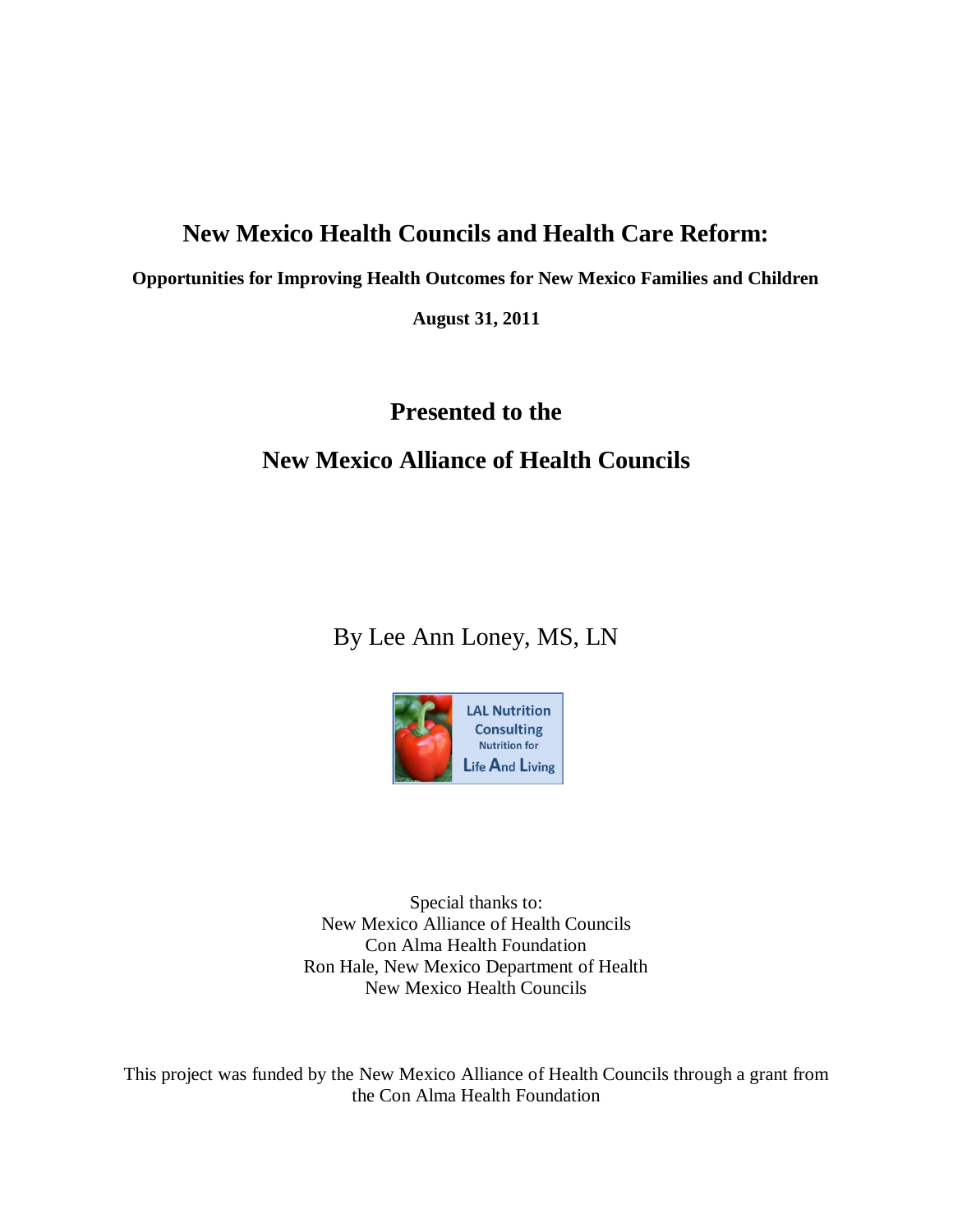## **Table of Contents**

|                                                              | Page |
|--------------------------------------------------------------|------|
| <b>Executive Summary</b>                                     | 2    |
| Definition of issue or problem                               | 3    |
| <b>Research Design</b>                                       | 4    |
| <b>Literature Review</b>                                     | 4    |
| <b>Data Collection</b>                                       | 4    |
| <b>Data Analysis</b>                                         | 4    |
| <b>Results</b>                                               | 5    |
| <b>Health Council Questionnaire Responses and Discussion</b> | 5    |
| Examination of various positions or approaches to addressing |      |
| the issue or solving the problem                             | 15   |
| <b>Opportunities for implementation in New Mexico</b>        | 17   |
| <b>Assessment</b>                                            | 17   |
| <b>Education</b>                                             | 17   |
| <b>Prevention/Intervention</b>                               | 18   |
| <b>Policy/Social Determinants of Health</b>                  | 19   |
| <b>References</b>                                            | 21   |
| <b>Appendices</b>                                            |      |
| <b>Appendix A - Health Council Questionnaire</b>             | 22   |
| <b>Appendix B - Emerging Health Council Concern</b>          | 23   |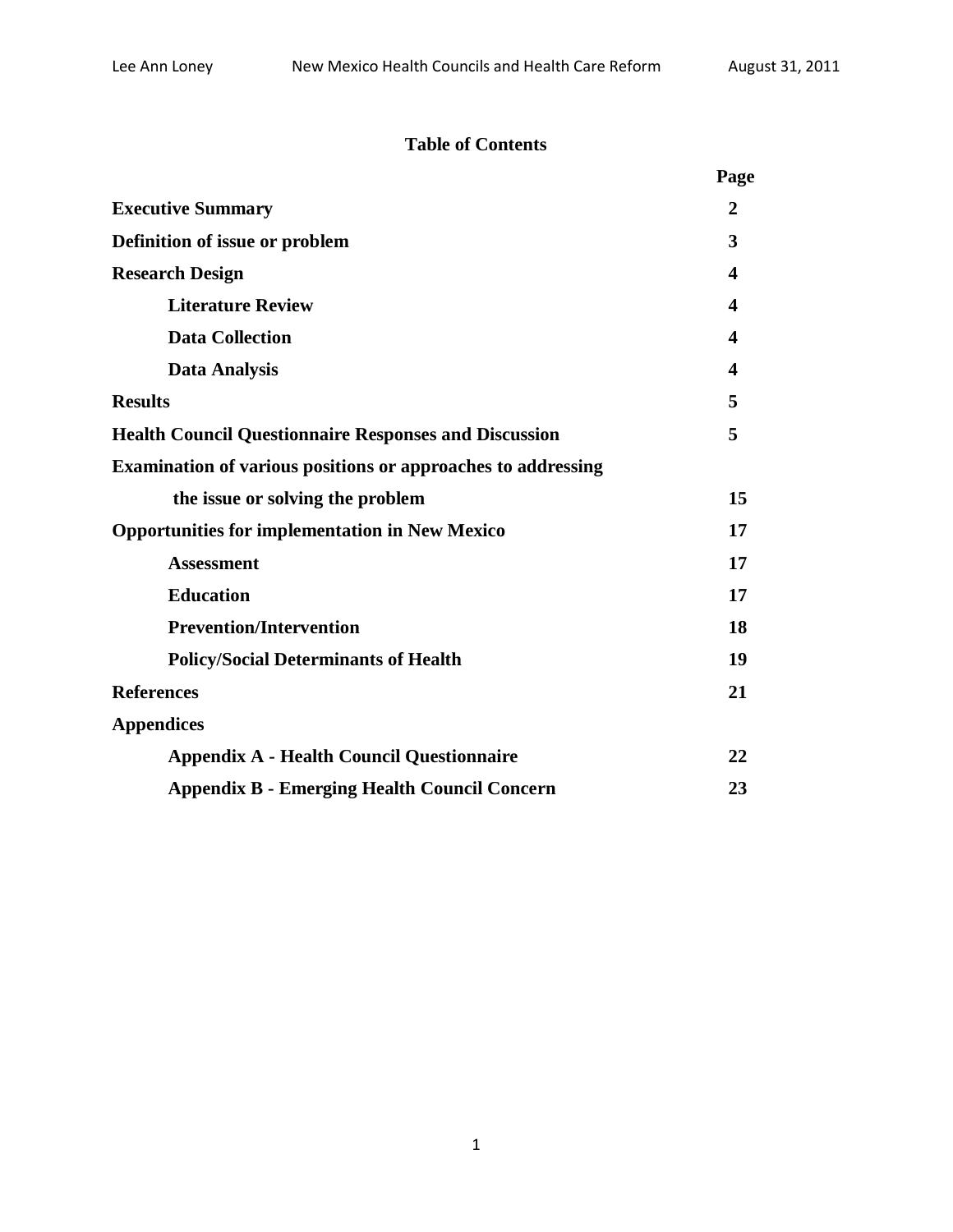### **I. Executive Summary**

Health Councils have served the people of New Mexico since 1991 helping to improve the health status of communities and families. Basic functions of Health Councils align with the 10 Essential Functions of Public Health, and include community assessment, planning, prioritizing, program implementation, policy development, and evaluation. With the passage of the Patient Protection and Affordable Care Act (ACA) in 2009, Health Care Reform may provide opportunities for the mutual benefit of Health Councils and Reform implementation.

A study was commissioned by the New Mexico Alliance of Health Councils, funded by the Con Alma Health Foundation as part of a nation-wide project funded by the W. K. Kellogg Foundation to develop strategies for Health Care Reform implementation. More can be learned about the project, BluePrint for Health New Mexico, at [http://www.blueprintnm.org/.](http://www.blueprintnm.org/)

This specific project commissioned by the Alliance and revealed in this paper consisted of analyzing the Health Council priorities, strategies, and capabilities related to Health Care Reform implementation and to focus on access to care and the health outcomes of New Mexico families and children.

A questionnaire was developed and completed by Health Councils across the state. Results indicate that while Health Councils are struggling financially due to the recent funding termination by the New Mexico Department of Health, many councils are still active and working in their respective communities to improve community health status.

Results also indicate, when compared to the needs of Health Care Reform planning and implementation, the Health Councils are well positioned to assist Reform implementation by using the council skills in assessment, education, prevention/intervention program development, and policy development (including issues of social determinants of health). Health Care Reform may also present an opportunity to help provide funding for Health Councils through grants, state revenues, or other potential funding as a result of the implementation of the ACA in New Mexico. However, results also suggest that the need for refunding Health Councils may be more immediate as some are struggling and have indicated they may not survive another year without a stable source of funding.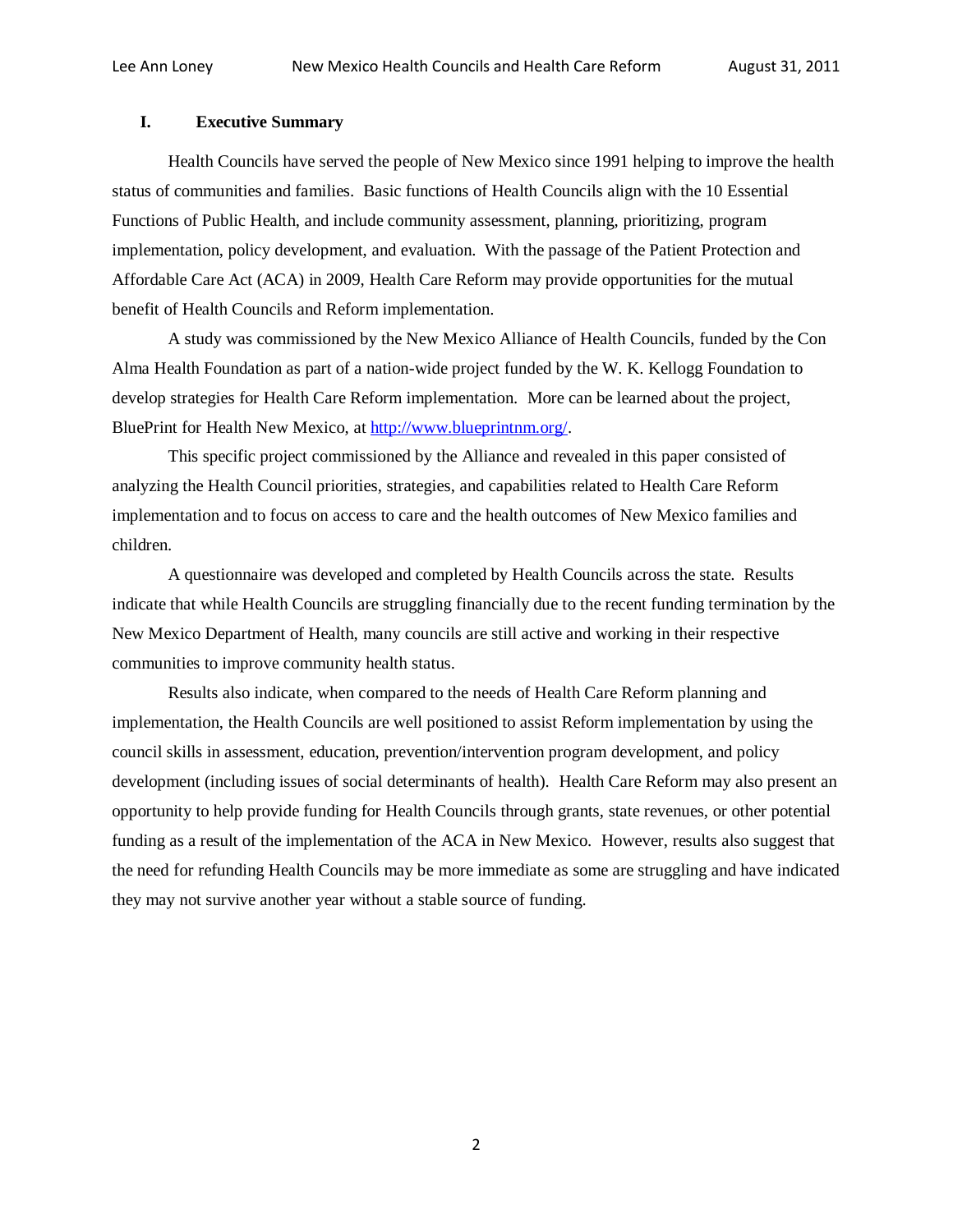### **II. Definition of issue or problem**

In 1991, the state of New Mexico passed the Maternal and Child Health Plan Act establishing Maternal and Child Health Councils. These councils, ultimately covering all 33 counties and 5 Native American tribal communities, evolved over time to meet the broader health needs of their community under the guidance of the New Mexico Department of Health through which the councils were funded. These councils provide the vehicle for communities to conduct assessment, planning, implementation, and evaluation of community needs, programs and services. (Hale – Community Health Councils in New Mexico)

In the earlier years following the passage of the Plan Act, many of the Health Councils provided direct services, such as immunization and prenatal care, along with education and prevention programs. However, other councils have functioned strictly as coordinating entities to help centralize services and prevention programs within the community. In the last decade, funding and state priorities shifted and more Health Councils focused on coordination efforts rather than direct services. While a few councils have continued offering direct services, by the mid 2000's, most health councils were functioning in a coordination capacity, with 13 councils still receiving direct services funding from DOH (Ron Hale, Dept. of Health). Health Councils statewide have been an integral part of the communities they serve and many are known as a clearing house for information and referral. It should also be noted that Health Councils fulfill nine of the 10 essential functions of Public Health. (Hale - The Ten Essential Public Health Services)

In 2010, the Department of Health terminated funding to the health councils due to overall state budget cuts. This action left many of the councils to make drastic decisions regarding housing, staffing and overall function. While many (about 30) of the councils have continued to function, at least minimally, some are inactive, and some have disbanded altogether.

As part of a larger national Health Care Reform strategic planning effort funded through the W. K. Kellogg Foundation, the Con Alma Health Foundation awarded funding to the New Mexico Alliance of Health Councils to conduct a research project assessing the Health Council community profiles and plans in an effort to inform the New Mexico comprehensive strategic health care reform implementation planning process. This research project falls under the umbrella of the BluePrint for Health New Mexico, "a collaborative planning and design effort to provide communities the opportunity to make a difference in developing a state-wide work plan to implement the federal Patient Protection and Affordability Care Act (PPACA) with an emphasis on improving health outcomes in four counties: Bernalillo, Doña Ana, McKinley and San Juan. Ultimately, the goal is to improve health outcomes for vulnerable children and families across New Mexico through the successful implementation of health care reform." (BluePrint for Health New Mexico, [http://www.blueprintnm.org/\)](http://www.blueprintnm.org/)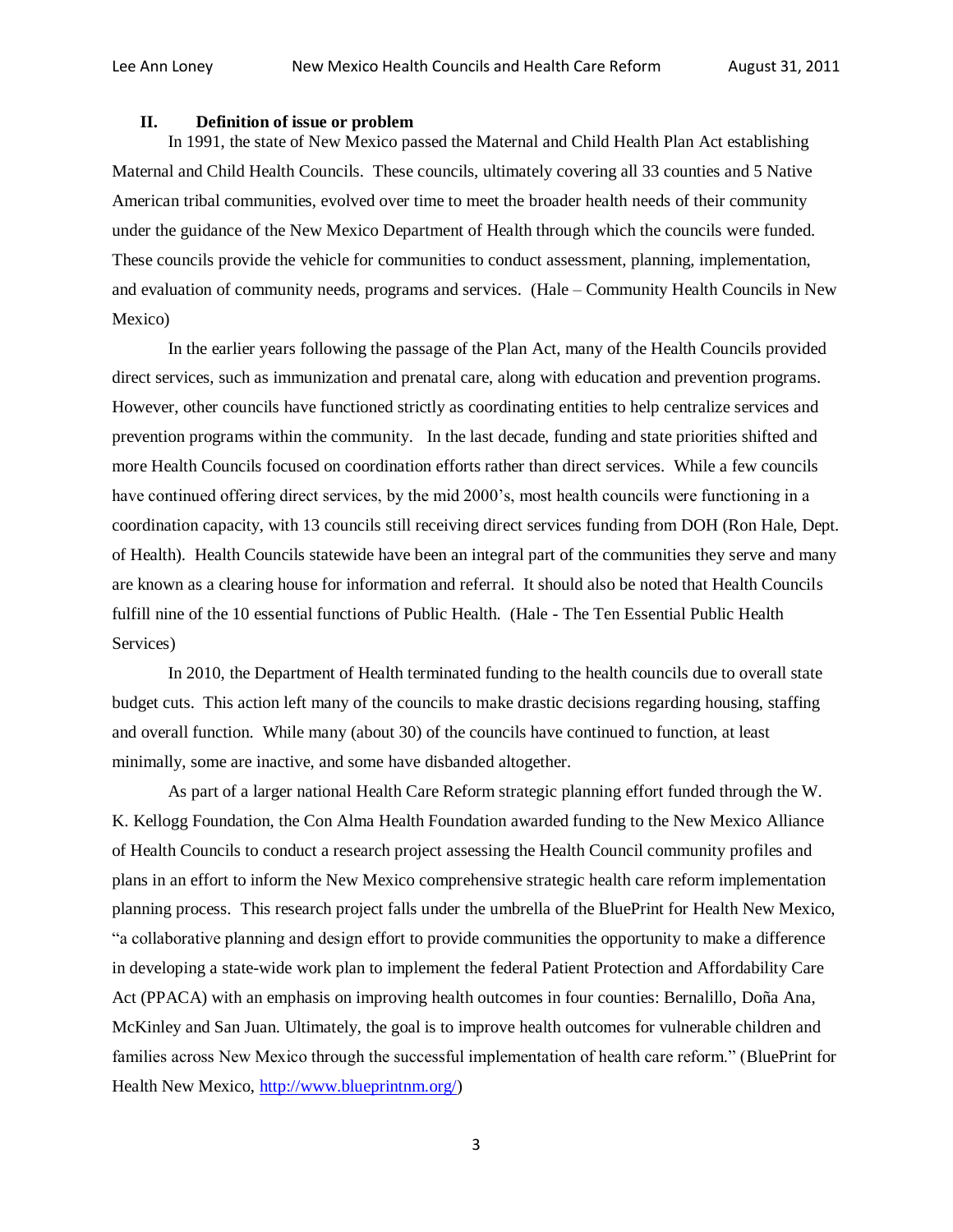#### **Research Design**

In order to conduct this research project, the following research design was developed and implemented.

### **Literature Review**

A review of available literature pertaining to the Patient Protection and Affordable Care Act was conducted, including various reviews, commentaries regarding the Act's impact on public health, and state planning documents (New Mexico, as well as other states). Also, various public health and continuum of health models have been reviewed. Several documents were provided by Ron Hale of the New Mexico Department of Health, as well.

#### **Data Collection**

Based on information gleaned from the New Mexico Alliance of Health Councils and the Con Alma Health Foundation, a questionnaire was developed, including revised iterations, and sent to health councils via email for completion. The questions designed were open ended to provide answers allowing for a free flow of information and thought so the end product could be truly representative of health council attitudes. Health councils were also contacted by phone to advise them of the project and the questionnaire, and were offered face to face visits.

Questionnaires were to be completed and returned to the researcher, and/or the questions were asked at the face to face visits with Health Councils. Visits included full council membership or, in some cases, the executive committee. The final questionnaire consisted of 14 questions, including sub-questions allowing for further explanation. (Appendix A)

#### **Data Analysis**

A Microsoft Excel matrix was developed for data entry and analysis. These data were analyzed using simple numerical and percentage calculations to determine final results. Pertinent comments from the questionnaires were compiled and are discussed below in support and/or explanation of the results. Because certain strong negative and controversial opinions have arisen in data collection and through other supportive information gathered from conversations with Health Council representatives, a decision was made early in data collection to assure Health Council anonymity throughout reporting of the results. See Appendix B – "Emerging Health Council Concern" for more information.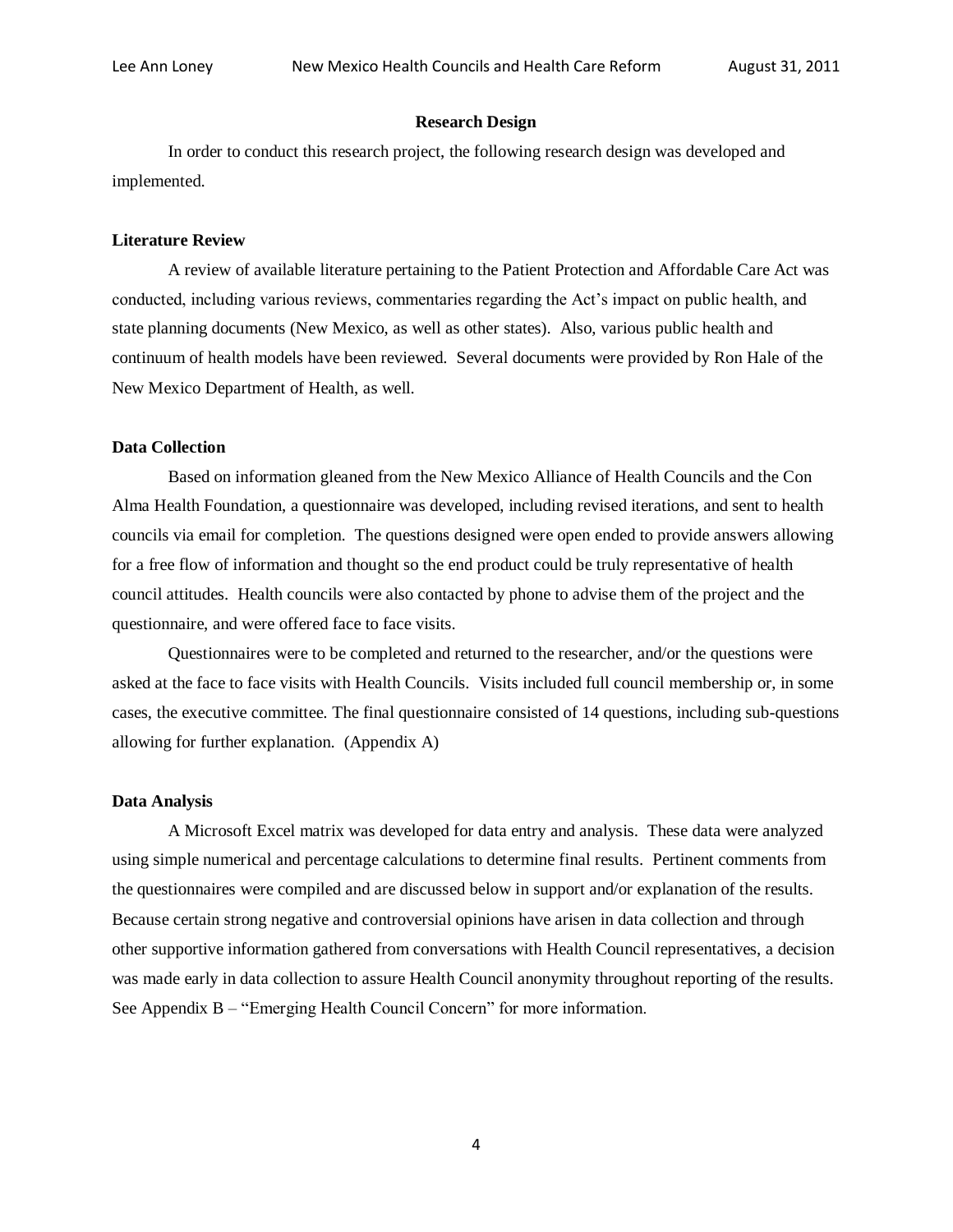#### **Results**

A total of 17 questionnaires were completed by Health Councils, including 8 face to face site visits. Doña Ana County Health and Human Services Alliance did not complete the questionnaire as presented, but did provide a copy of the latest health plan, which was used to obtain community priorities and strategies. The questionnaire did not fully pertain to the Doña Ana Alliance since they were not funded as other Health Councils through the Department of Health. The Health Councils that did not respond to the questionnaire have been included in some data analysis below as appropriate. Community priorities for these councils were obtained through published community profiles on the Department of Health website [\(http://nmhealth.org/PHD/OHPCHI/health\\_councils.shtml\)](http://nmhealth.org/PHD/OHPCHI/health_councils.shtml), and from a document created by Ron Hale titled "Community Health Councils: Status Summary, July 5, 2011" provided via email. While some of these councils are no longer functioning, it is important to understand and include their community's priorities in this analysis.

It should be noted here that contact with many of the Health Councils through emails and/or phone calls did not result in any responses, including acknowledgment of receipt of the questionnaire. It is unknown at this time if the contact information was no longer valid, the councils are no longer functioning, or were simply not interested in responding. Though the Department of Health has attempted to maintain contact with the councils, this is an area for further research in the future.

### Health Council Questionnaire Responses and Discussion:

Below is a compilation of the responses to the questions on the Health Council Questionnaire. These responses, in some cases, are generalized so as not to identify specific Health Councils or persons responding to the questions. Some quotes are also used that may show specific points as indicated by the responses overall.

### **1. Is your health council still active? Please describe.**

Of the Health Councils that responded to the questionnaire, all indicated they are still active. However, several noted that their work has been hindered or decreased because of loss of funding. One council noted that it was never a question whether or not they would continue, though the funding is uncertain. This may be indicative of current Health Council activity. One email response from a former Council coordinator did indicate that council was no longer active.

### **2. What are your priorities for community health improvement?**

Priorities are shown below for all Health Councils (active and inactive, n=38). For non-responsive councils, information was gleaned from the published Community Health Improvement Plans on the New Mexico Department of Health website [\(http://nmhealth.org/PHD/OHPCHI/health\\_councils.shtml\)](http://nmhealth.org/PHD/OHPCHI/health_councils.shtml).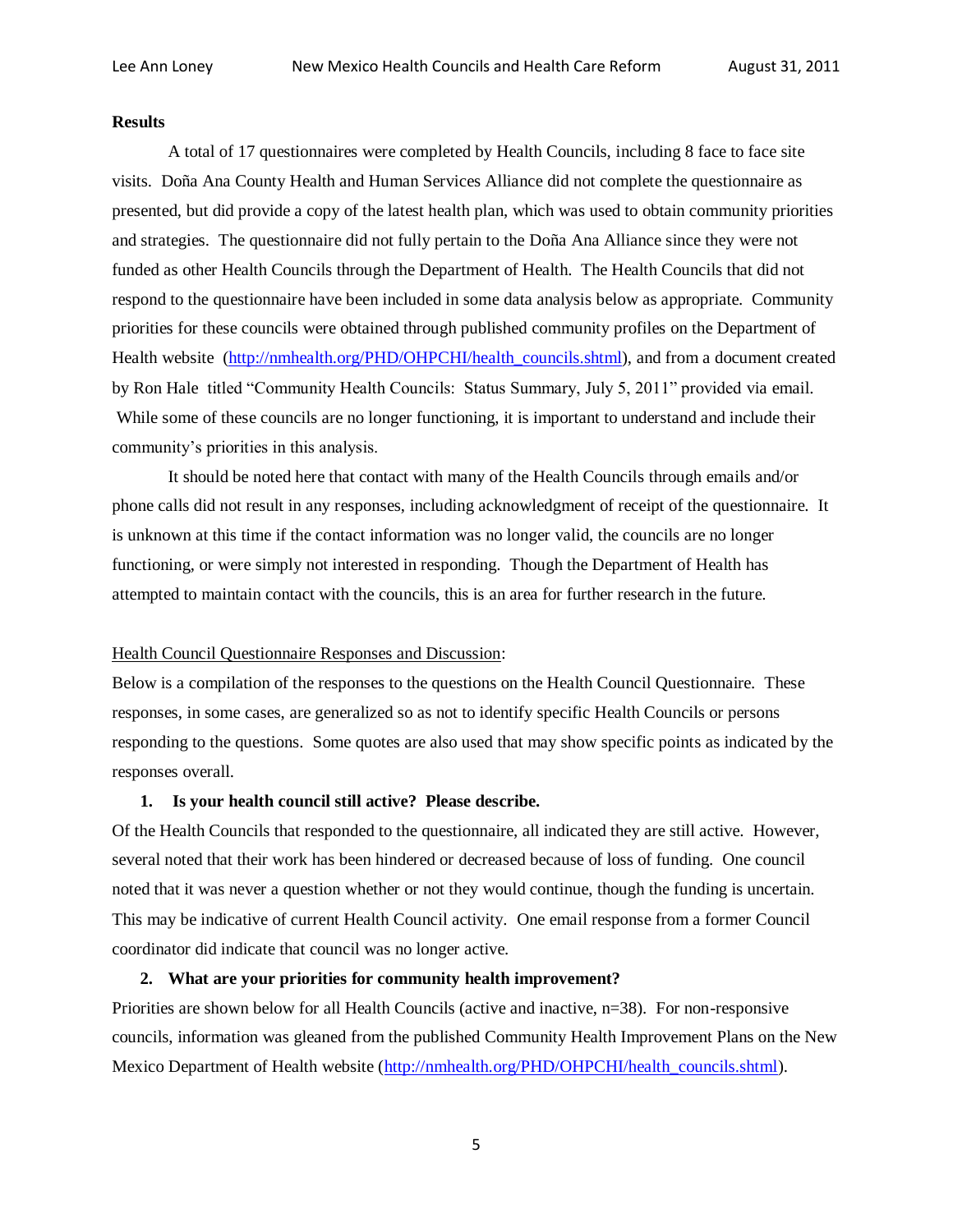

Priorities were combined into categories based on similarity. Access includes access to health care, transportation, housing, and services. Behavioral health and substance abuse were kept separate because of the predominance of the councils identifying substance abuse specifically. This is also true of teen pregnancy. There were other teen related issues identified, largely health and wellness in nature, but these were placed within the larger wellness category. Some councils had a broad definition for "wellness" and could include youth development  $(n=2)$ . The "other" category includes outliers such as economic development, oral health, elderly services, "poor issues", and collaboration.

While most councils maintained similar priorities to those published in their latest community profiles, some councils indicated that priority changes occurred because of the budget cuts to the councils and/or to other community agencies.

### **3. What strategies have you identified to address your priorities?**

Health Councils identify strategies to accomplish their goals (priorities). Here the strategies were combined into categories that are broad, but can fit into many of the health strategy models for change.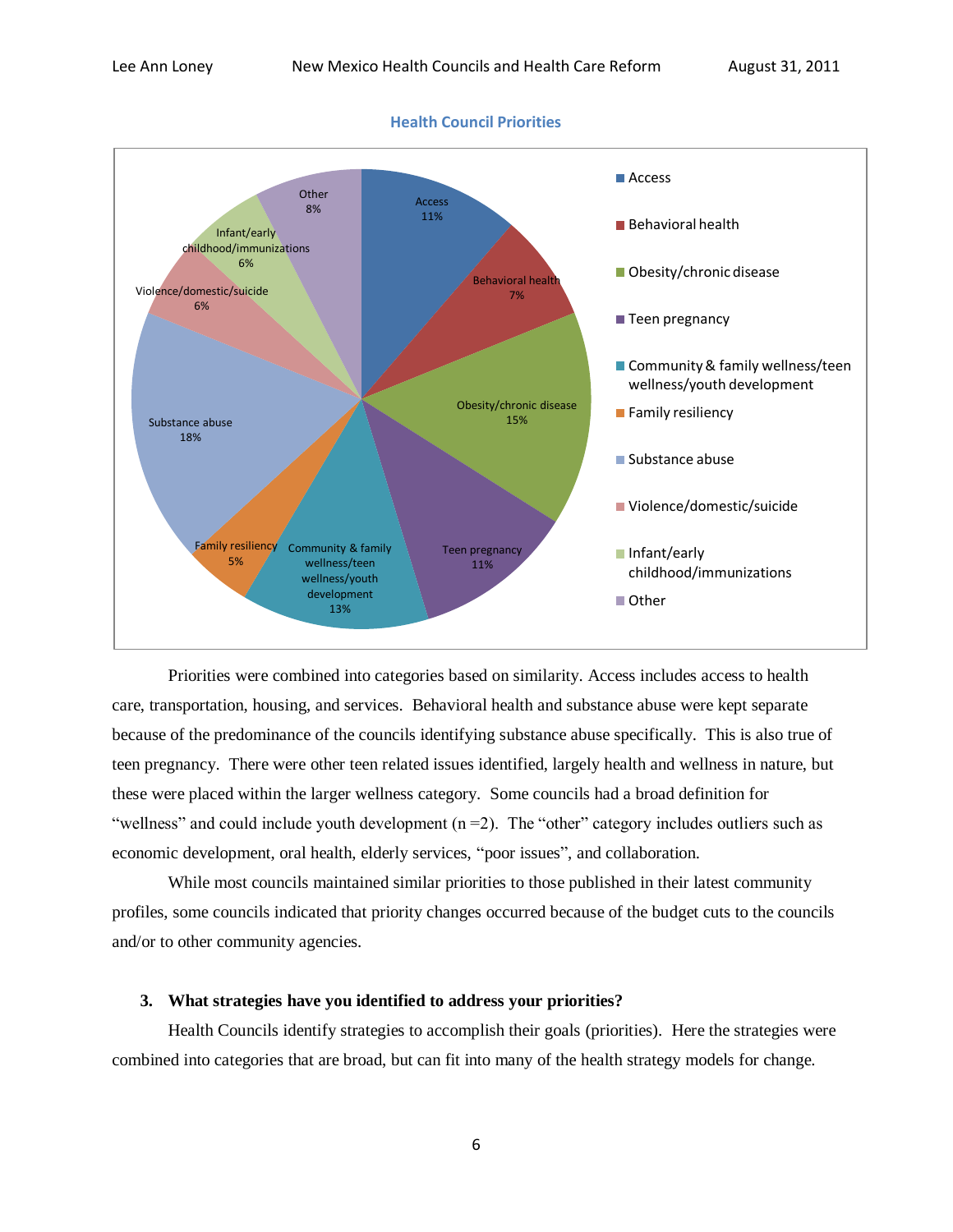

**Health Council Strategies**

While education, prevention, and evidence-based strategies may be similar, in this analysis, they were separated if specific language was used. If education/prevention programs were specified as "evidence-based", they were listed as such here. Otherwise, there was uncertainty whether or not the strategy was indeed evidence-based. Process strategies included those that pertained specifically to basic Health Council function like membership recruitment, planning, grant writing, etc. Assessment, while a basic council function, was separated because of its pertinence to the Health Care Reform implementation. Policy includes any strategies that increase services or directly change policies within organizations or communities. Behavior change was used when this verbiage was included in the community plan, and indicates a higher level strategy than basic education.

While most councils maintained similar priorities to those published in their latest community profiles, several councils indicated that strategy changes occurred because of the budget cuts to the councils and/or to other community agencies. In one case, the council response noted that they no longer could implement a strategy planned for a transportation access priority because the county could no longer fund the program. Many councils noted that community budget cuts, besides those of the councils, have caused significant delays or overall hindrance council work.

### **4. Are you on track to accomplish these goals?**

Of the 17 Health Councils responding to this question, 9 felt they were on track to achieve their goals (priorities and strategies). However, a majority of the councils felt the process had been slowed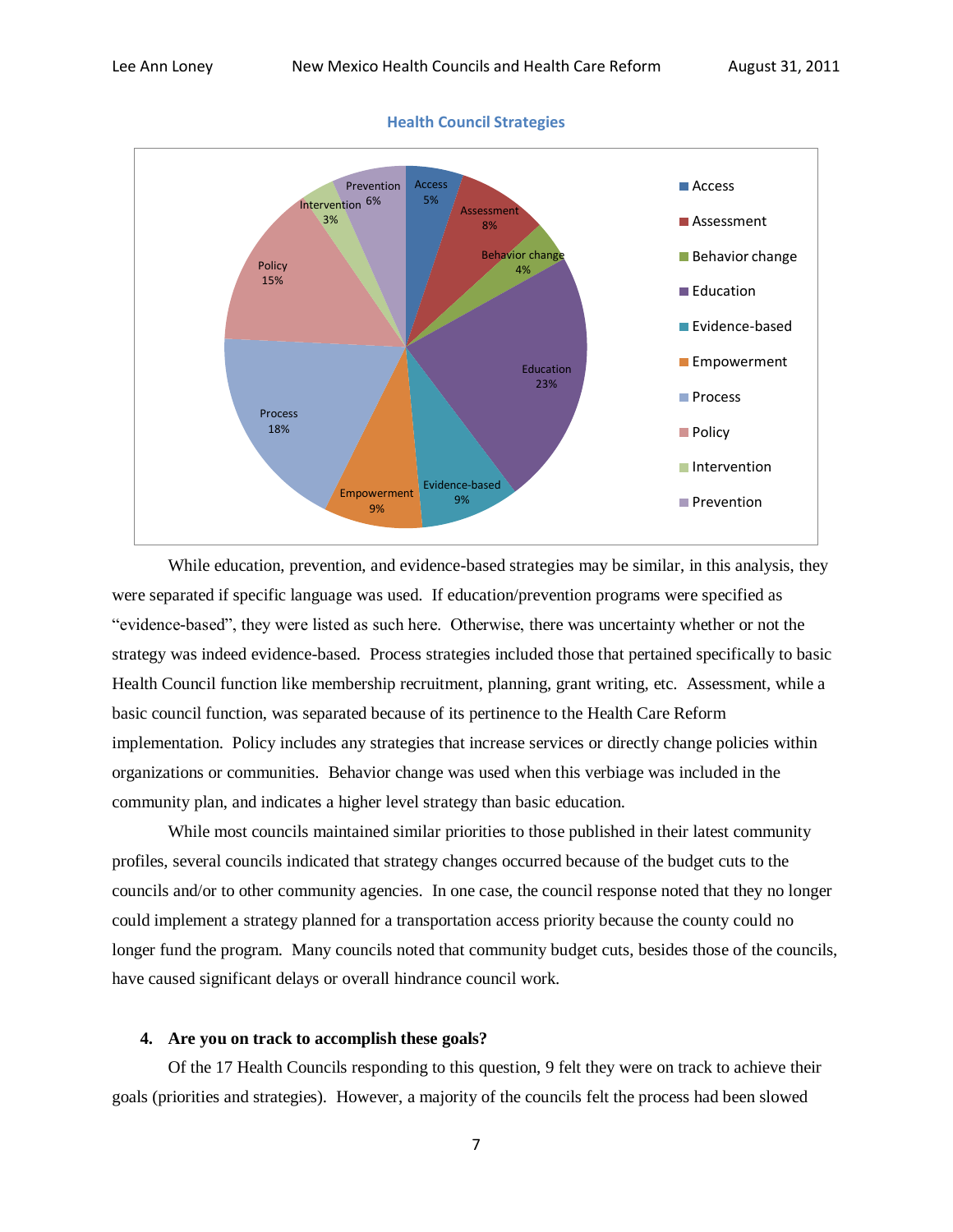down due to the funding cuts. Specifically, funding cuts have decreased attendance at planning meetings and overall volunteerism by Health Council members. Member agencies are finding it more difficult to spare the time of their staff for such functions. Several councils also said that the coordinator's time is often taken up with looking for funding and grant writing, which takes away from the other basic functions of the Health Council.

Five councils said they were only partially on track toward accomplishing their goals. One council felt their priorities were "vague" and difficult to evaluate. Also, in some cases staffing changes contributed to a slowdown in achievement. This was an open ended question and allowed the individual councils to assess the level of achievement, so the responses were quite varied and subjective. Two councils answered "don't know".

### **5. What successes have you experienced toward accomplishing your goals?**

Most (15) Health Councils were able to identify successes over the last couple of years. These successes included:

- process evaluation successes.
- implementation of evidence-based programs, services, and providers.
- changes in health indicators and policies.

Several councils included successes is "staying alive" and community visibility by the Health Council, despite the funding cuts.

Some specific successes by way of example include:

- Addition of a Nurse-Family Partnership program.
- Implementation of a prevention/education curriculum in the schools.
- Addition of new urgent care services.
- Community education programs, such as health fairs and community awareness programs.
- Establishment of a community food policy council.
- Acquisition of additional funding from various sources (grants, local government, nonprofits, etc.)
- Changes in social hosting policies.
- Maintaining and/or increasing use of the Health Council website.
- Maintaining basic function of Health Councils including updating the Resource Directory.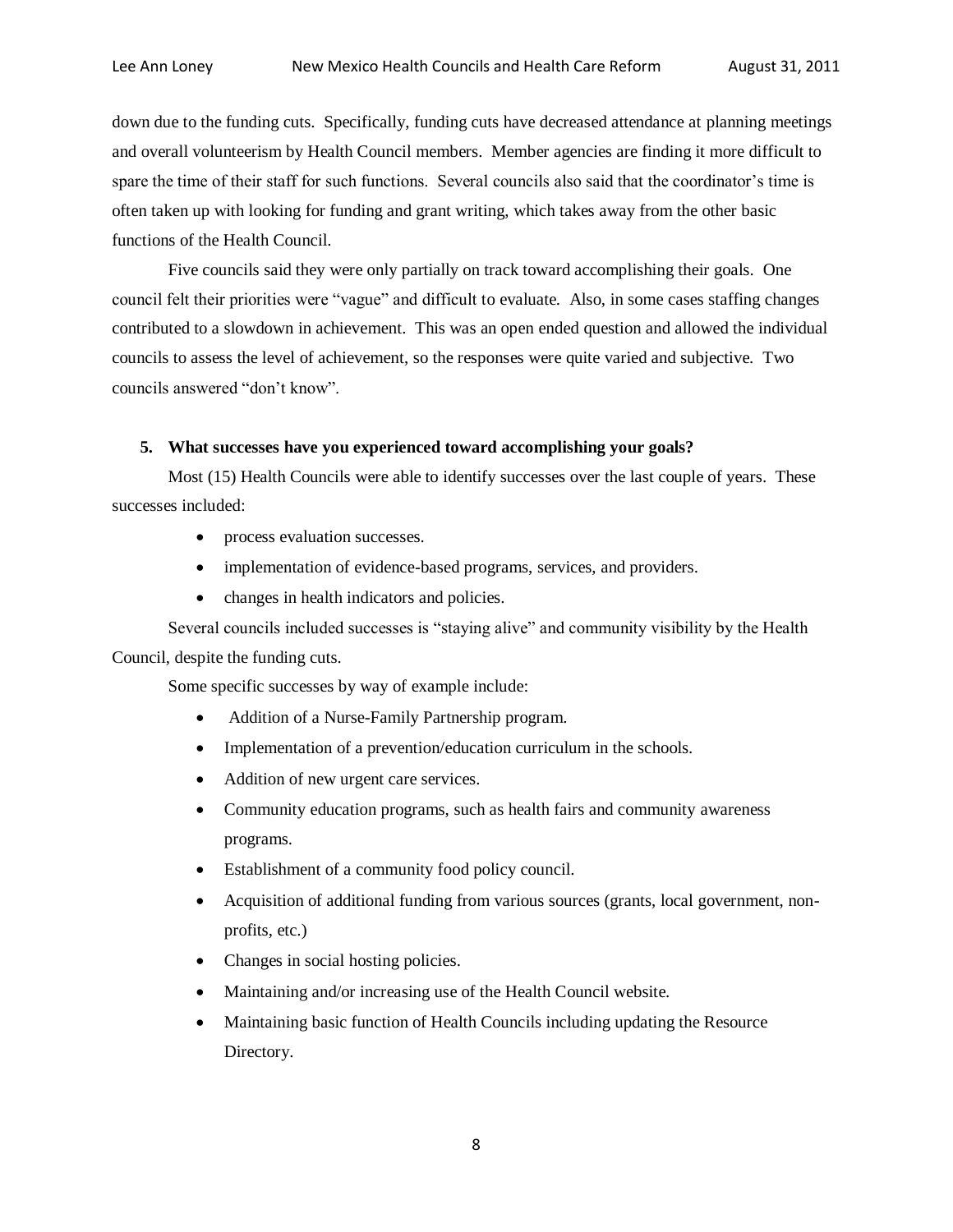## **6. Concretely, what staff, services and other things were impacted by the DOH funding cut in May, 2010?**

Most Health Councils reported negative effects of the funding loss, including loss of staff (or decreased staff), office space and phones, as well as loss of ability to function as they had prior to the budget cut. One council noted the budget cuts "threw the whole council in a tail spin." Regarding the loss of coordinator positions, one respondent said the coordination of the Health Council now "lies on the backs of maxed out people". A few councils stated that they do not believe they can continue functioning after this year. One coordinator said "I didn't get paid for several months" before finding enough funding to maintain a part-time position.

Without a dedicated coordinator position, councils find communication is more difficult. One respondent noted that there is no longer any connection to the state, thus no communication regarding state planning and programming. One Health Council has dealt with the budget difficulties and loss of the coordinator by discontinuing the meetings, except as needed, and has gone to virtual methods of information sharing and communication.

One council mentioned that they used to provide copying services to local non-profits, but with the loss of their office, this was no longer available. Several councils noted concern over the lost "physical presence" in the community. One respondent said "The Health Council has been displaced!"

A number of councils noted the loss or diminished work of subcommittees (Community Action Teams) due to the loss of funding. This included the lack of volunteers from other community partners that can no longer send representatives to planning meetings, and/or the overall loss of funding for the project(s). Another possible reason given for decreased membership and attendance was "overall discouragement". In the words of one respondent: "As a result of no public funding, these committees continue, but are not as strong or as focused as they once were." One questionnaire respondent said that they are trying to rebuild their council, but "with different voices and less cohesion".

This loss of committee function also contributes to changes in priorities for some councils. In several cases, the councils no longer have the ability to plan and implement projects to support their community priorities and activities. Two councils (large in size) said that they have had to stop outreach and work in remote parts of the county because of the travel and time, thus leaving large portions of the population underserved. This was also noted as a concern for other community agencies and organizations whose budgets were cut as well, and thus effecting the Health Council. These councils expressed the idea that these geographic challenges contribute to access issues in their communities.

Some councils were able to find funding from other local entities, but in some cases this changed the focus of the council to that of the funder rather than the community as a whole, creating additional work and reorganization. Funding for some councils comes from several sources, including local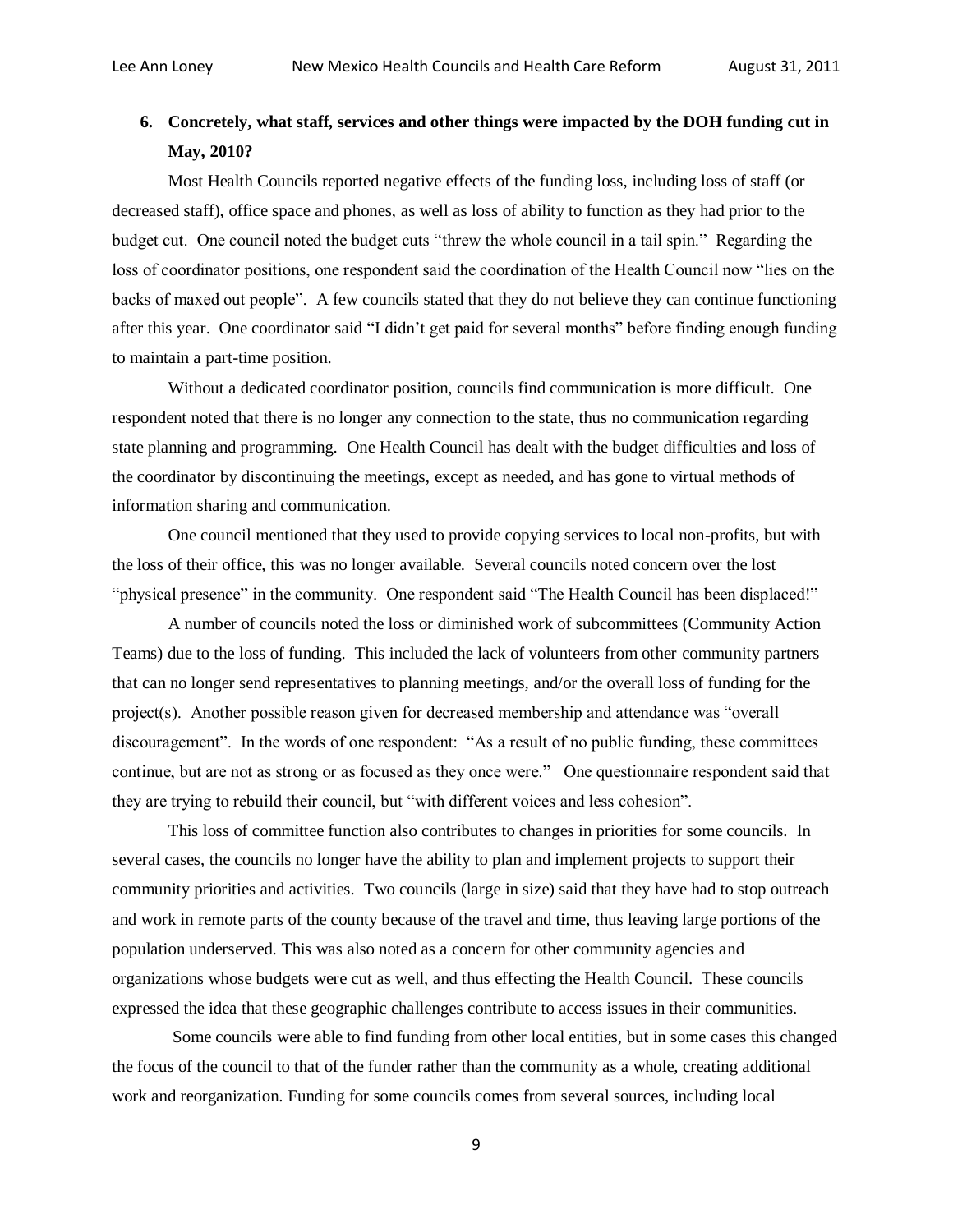governments, agencies/organizations, grants, and sometimes the Behavioral Health Local Collaborative. One council reported a dispute between the 2 funding entities over the "name" of the Health Council. Some responses stated that it is difficult to remain active and functional because much of the coordinator's time is consumed in finding funding and writing for grants.

A few Health Councils, however, reported positive effects of the cuts, specifically in 2 cases because the county took over funding of the council. Councils felt this was an overall positive because of the stability of the county as a financial partner. However, one of these responses included some concern because of potential cuts in the county budget each year. Another respondent did feel there were positive aspects of the change overall because "the council continues to work in its priorities and is still seen in the communities as a viable entity." Indeed many of the councils, as discussed above in question 5, did feel that their councils had achieved successes despite the loss of funding.

### **7. What additional barriers do you have that may be hindering the accomplishment of your goals?**

Councils identified the loss of funding and budget cuts to other community agencies and organizations as a major barrier. Some councils benefited from additional funds and resources, that are now gone or diminished. One council said that "community health is very embedded with Health Council work", but this council lost a lot in the last budget cuts, including positions and resources. They described it as a "snow ball effect". Also as stated above, many Health Council partners are now "stretched so thin in their own jobs" that membership and attendance has been hurt in the process.

There is now, with the funding cuts, a feeling that "recruitment and retention of providers has returned to a competition" rather than a collaborative effort. One council reports that new hospital administrators have not established good working relationships with providers and this is a "grave concern" for the Health Council.

Another barrier is the loss of connection with statewide councils. The sharing of information with and between councils was considered a positive aspect that has now diminished.

One Health Council noted a concern with the County Commissioners. There is mixed support for the council by the 3 member commission, from full support to no support. This council at one time functioned under the auspices of the county, but this relationship has been discontinued. They are struggling to find a new fiscal agent. However, as mentioned above, in 2 counties, the county government is now picking up the funding responsibilities of Health Councils. This is an indication of how diverse the thinking and capabilities are for the individual counties and Health Councils.

One questionnaire respondent noted the general "feeling of uncertainty" because of funding losses, and said that it "presents a psychological barrier". Another talked about the lack of a unified voice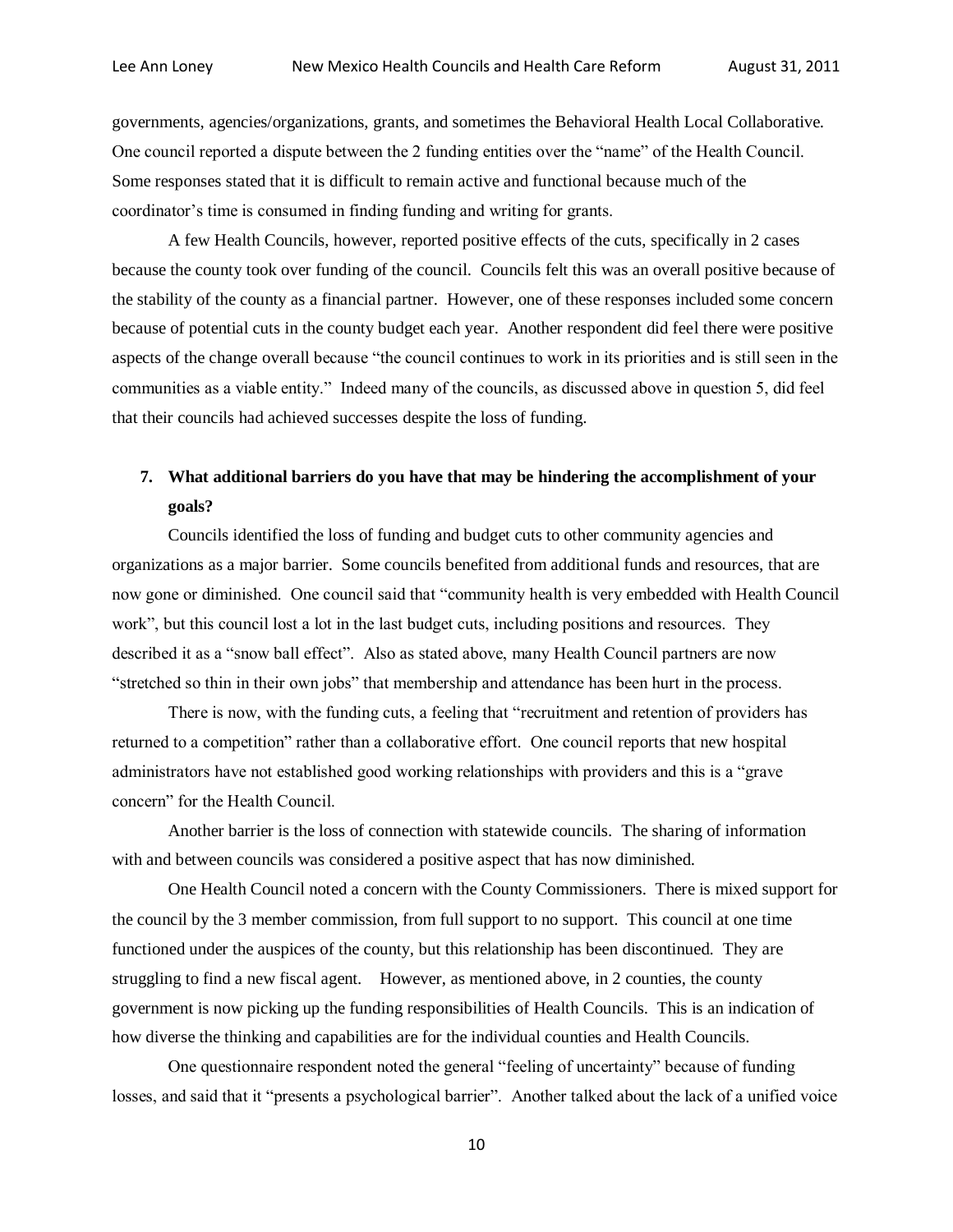in the community and related it to the general overall community economic problems (gas prices, lack of jobs, etc.).

Respondents in one county talked about the state districting as a barrier. Of concern, is the fact that every state Department has a different district map (including the Local Collaboratives, Department of Health, Cooperative Extension Services, CYFD, Regional Housing Authority, etc.). This makes it difficult for councils and communities to work together on broad issues that cross over into different departments. "We are the step child of every region". One person said they believe the confusion is "part of the state's plan".

# **8. Have you sought funding from other sources because of the loss of DOH funding? If so, please describe, including funders approached and successes in acquiring funding.**

Of the 17 responding Health councils, 14 indicated they have sought/are seeking additional funds from other sources. These sources include local, state, or federal grants, local and state non-profits and foundations.

Specific resources mentioned include:

- Community Transformation Grant (from PPACA)
- Behavioral Health Local Collaborative
- City and/or County
- Behavioral Health Local Collaborative (providing some office supplies)
- Small, project oriented grants
- Department of Health grants
- Local hospitals
- Drug Free Communities grants
- Website advertizing by local physicians

One respondent said that their Health Council is not allowed to apply for grants because they have no grant writer and their partnership with the county does not allow application to many grants requiring a 501 3 (c) status.

Another council discussed a concern around funding sources because they "don't want to be owned by the hospital, or any other entity". They desire that funding sources allow the Health Council to be autonomous and set priorities based on community need rather than the needs of the funding agency. They acknowledged that funders do bring structure and continuity but there should be a proper balance. They expressed the feeling that Health Councils should not all be identical because the communities are not identical.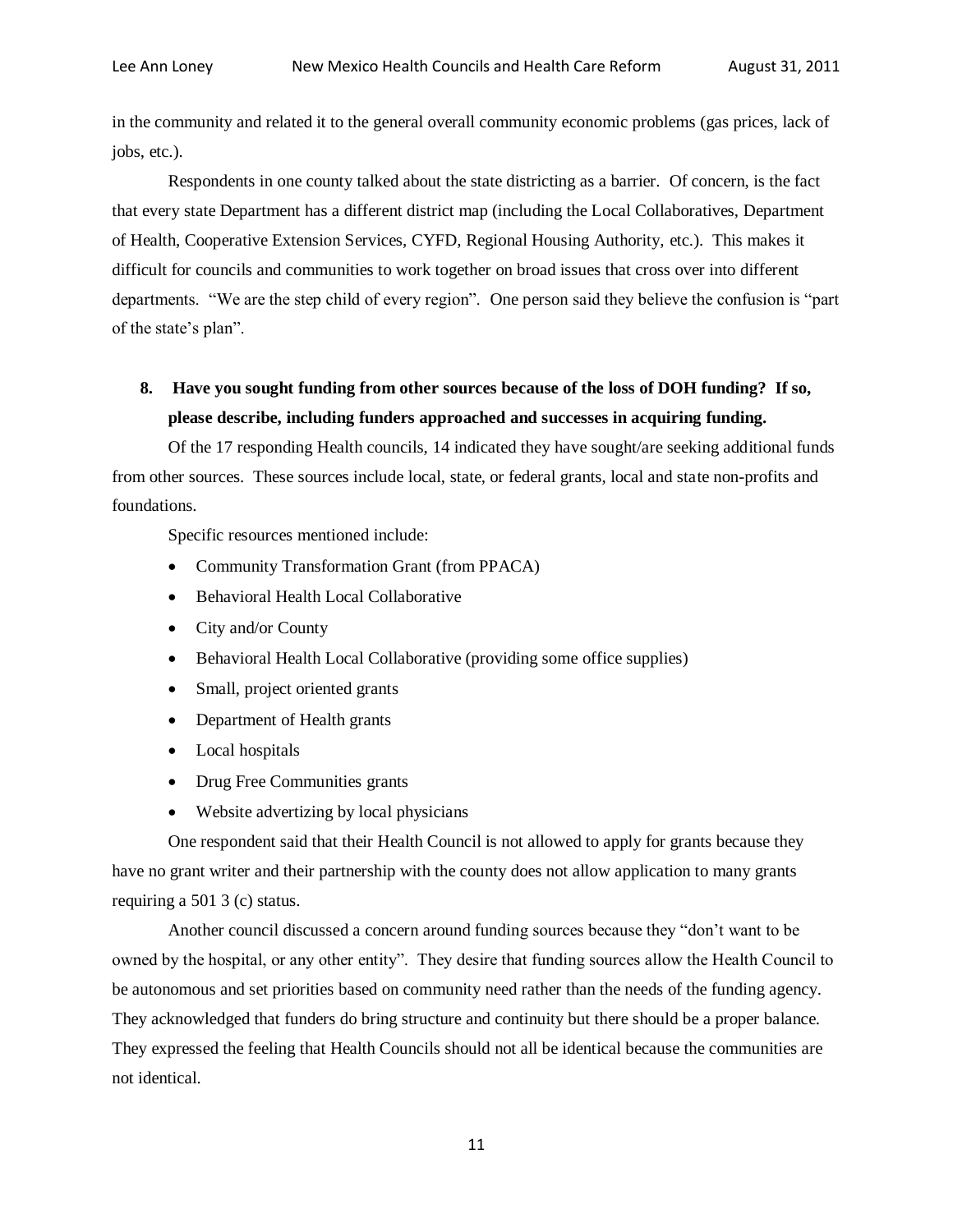### **9. What is your plan for the future of your health council?**

Sixteen Health Councils said they plan to continue, and one indicated they were "uncertain" because of funding. One council respondent said "We are holding on by our fingernails", trying to rebuild the council. They are struggling, but doing well. Another response included "Members clearly stated they have no plan; they are just trying to survive".

Those that said they plan to stay active are continuing to look at funding alternatives, and new ways of doing their required tasks. One Health Council currently under county jurisdiction worries about the future of funding as the county's Health Council budget is constantly on the chopping block. Another council said "The Council operated for years without funding and will continue to operate during the next year." Some councils are also focusing on funding projects within the priority areas "in a collaborative way" versus funding the council as the coordinating body.

One council is in discussions with the county about establishing a County Health and Environment Department in which the council would be one of the entities under the department oversight. This might mean that the Health Council becomes the advisory council to the department, but may include countywide health planning and assessment. Another council is going to a totally web-based format and rarely has a face to face meeting. They are continuing largely on volunteer time.

In general councils are continuing to try and build their membership and community interest. A Health Council retreat is being scheduled by one group to discuss many of the basic council functions. Also several councils noted they will advocate for refunding from the legislature.

## **10. Has your health council addressed access to health care in the last 2 years or is it an "emerging issue" for your council? Please describe.**

Twelve of the 17 responding Health Councils said they have addressed access, or it is an emerging issue. Due to the multi-agency funding cuts in one community, the respondent said they have lost half of what was gained by earlier work in transportation issues.

Access for undocumented immigrants is a concern in one community because Health Care Reform will not be including this population. This issue is being studied by this community, including many of the stakeholders.

Health Councils also identified the Community Resource Directories produced by Health Councils as a way to help improve access. These documents help consumers and providers find needed services for use or referral.

Access is an issue for the rural and frontier communities. Many of the councils in these communities address the issue constantly, and noted that services are being cut on the frontier as well. Lack of local services, and lack of transportation to nearby communities is a major concern in these areas.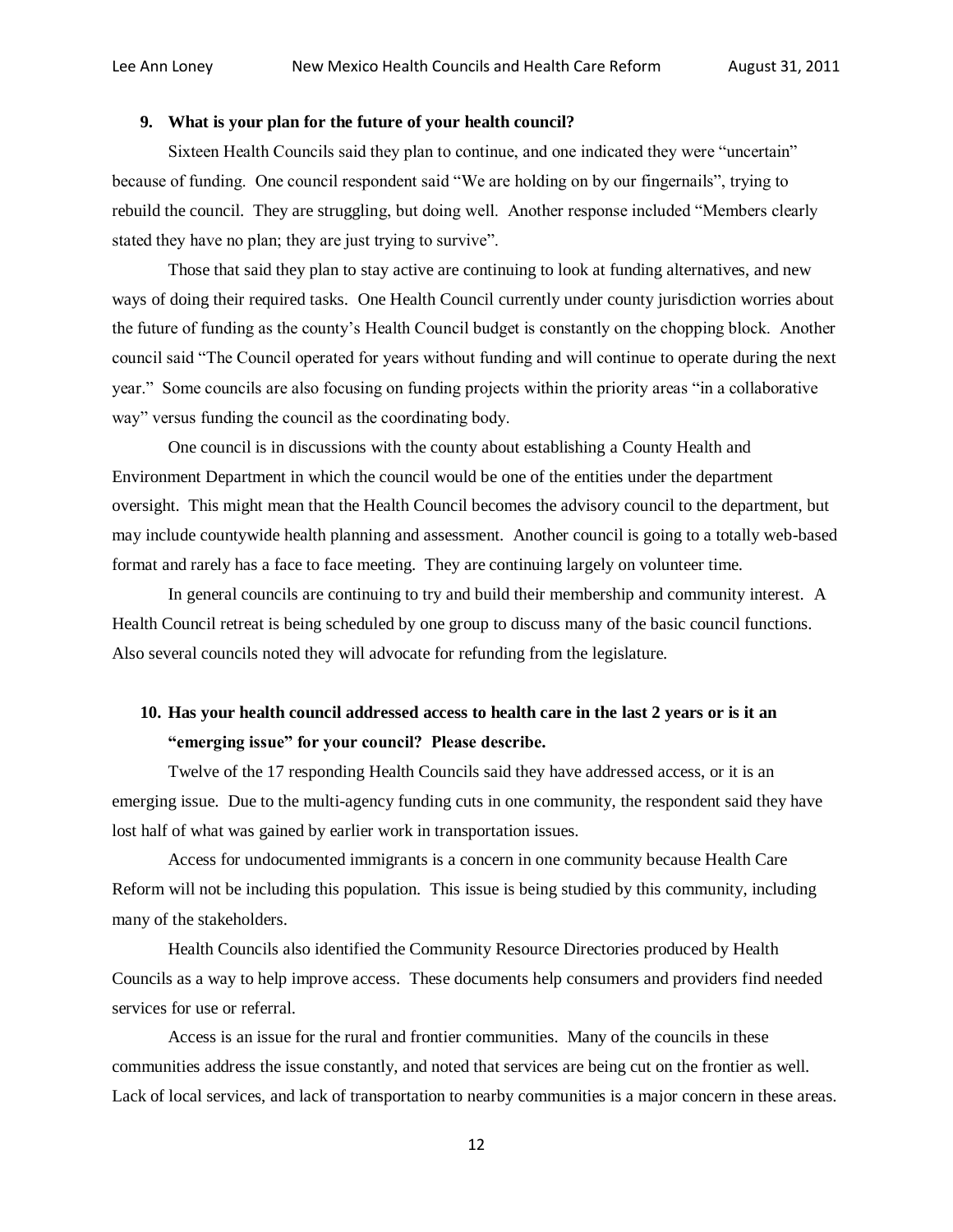Also, for the rural communities located in large counties (land area), resource distribution is problem. There is a perception that only some are being served.

The demand for indigent funds are up, which is of concern to one council that provides oversight for this county program.

One Health Council identified programs like Safe Routes to school and working to promote farmers' markets as helping to improve access. While they acknowledged this may not be directly addressing access, it does help. Unsafe streets and sidewalks can be an impediment to access, and providing vouchers for the purchase of food at markets can help low income families access healthy food options.

## **11. Does your health council require more information or technical support about Health Care Reform? Please describe.**

Eleven Health Councils reported the need for more information or technical support regarding Health Care Reform. Overall there were varying levels of confidence and knowledge about reform. Some feel they have a good understanding, but others expressed frustration that they were not getting any information at all. One respondent used the term "overwhelming".

Some Health Councils said that information was hard to find. One respondent, a health care provider, said that it is very difficult to get information needed and in a timely manner in order to make the necessary preparations. Another respondent felt the need for more transparency from the major health care providers. The thought is that they are not sharing the information they have with others. Another had the same comment regarding the transparency of the state in general.

Overall, more information/technical support is needed in the following areas:

- Funding (what is available, where is it going)?
- How are budgets/Medicaid impacted?
- Help tapping into resources.
- Current efforts and steps being taken by state, providers (transparency).
- Who/where is the best source of information?
- Who does publicity?
- Information for providers regarding preparation.
- How are lawsuits impacting the planning and implementation?
- Guidance on dissemination of information to communities.
- What is the Accountable Care Organization?
- More information on Co-ops.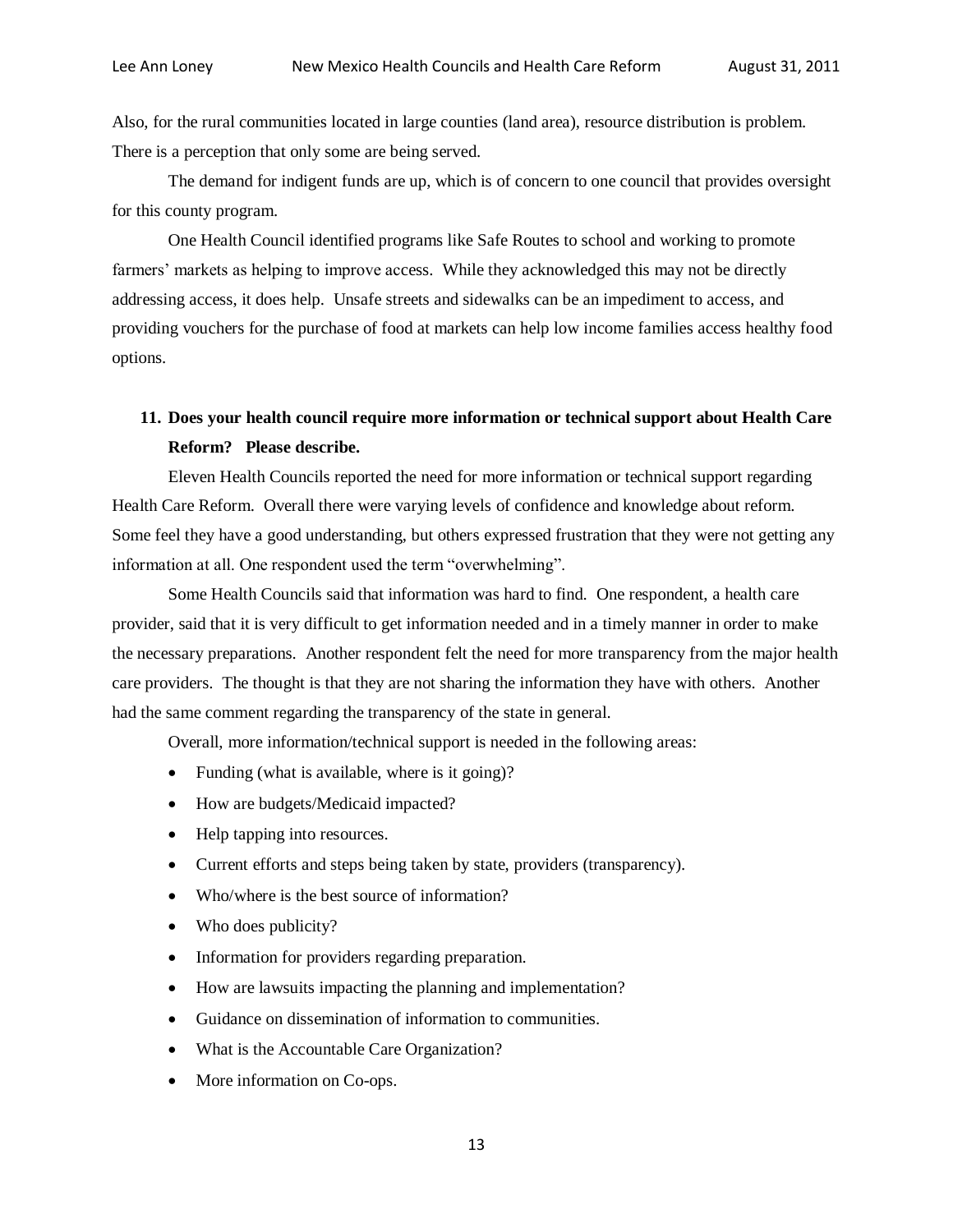### **12. Has your council already conducted any activities or designed plans related to Health Care Reform?**

Only 4 Health Councils have conducted any programs or activities related to Health Care Reform. These were all panels/forums for information, and 3 reportedly had very small attendance. None of the councils reported outcomes, likely due to attendance issues.

### **13. Is your health council working with, or attempting to work with a local non-profit hospital?**

- **a. Are you aware of the new requirements for non-profit hospitals to demonstrate "community benefit" to maintain their non-profit tax status? (Yes/No)**
- **b. Are you aware of the new requirements for non-profit hospitals to demonstrate "community benefit" to maintain their non-profit tax status? (Yes/No)**
- **c. If there is a local non-profit hospital in your area, are you working with them on the community assessment piece of health care reform? (Yes/No/NA) If yes, please describe.**
- **d. If there is a local non-profit hospital in your area, do you need more information and/or training to be able to engage with them in the community assessment work? (Yes/No/NA) If yes, please describe.**

Nine Health Councils reported working with their hospital in some way. Two others reported that the hospital was keeping them informed, but no real connections beyond this. Six councils indicated they were aware of the "community benefits" requirement, and 3 councils said they are working with the hospital on the assessment. Four councils noted the hospitals were conducting the assessment but keeping them informed.

Some of the responses regarding working with the local hospital included other aspects besides the community benefit. One council reported working well with their local provider, while another said that it was a difficult relationship, as the hospital often "forgets we are here." Another good working relationship involves the hospital and the council working together on a diabetes program.

# 14. **Do you have any suggestions regarding how health councils can help facilitate health care reform implementation in NM, including your county or tribe?**

Thirteen Health Councils responded with suggestions for Health Care Reform implementation. These follow:

- Support for obtaining funding for Health Council priorities, and funding for a coordinator.
- The basic functions of Health Councils are important for the Health Care Reform implementation, including assessment prioritization, planning, implementing and evaluating. The development and dissemination of Resource Directories is also important. Health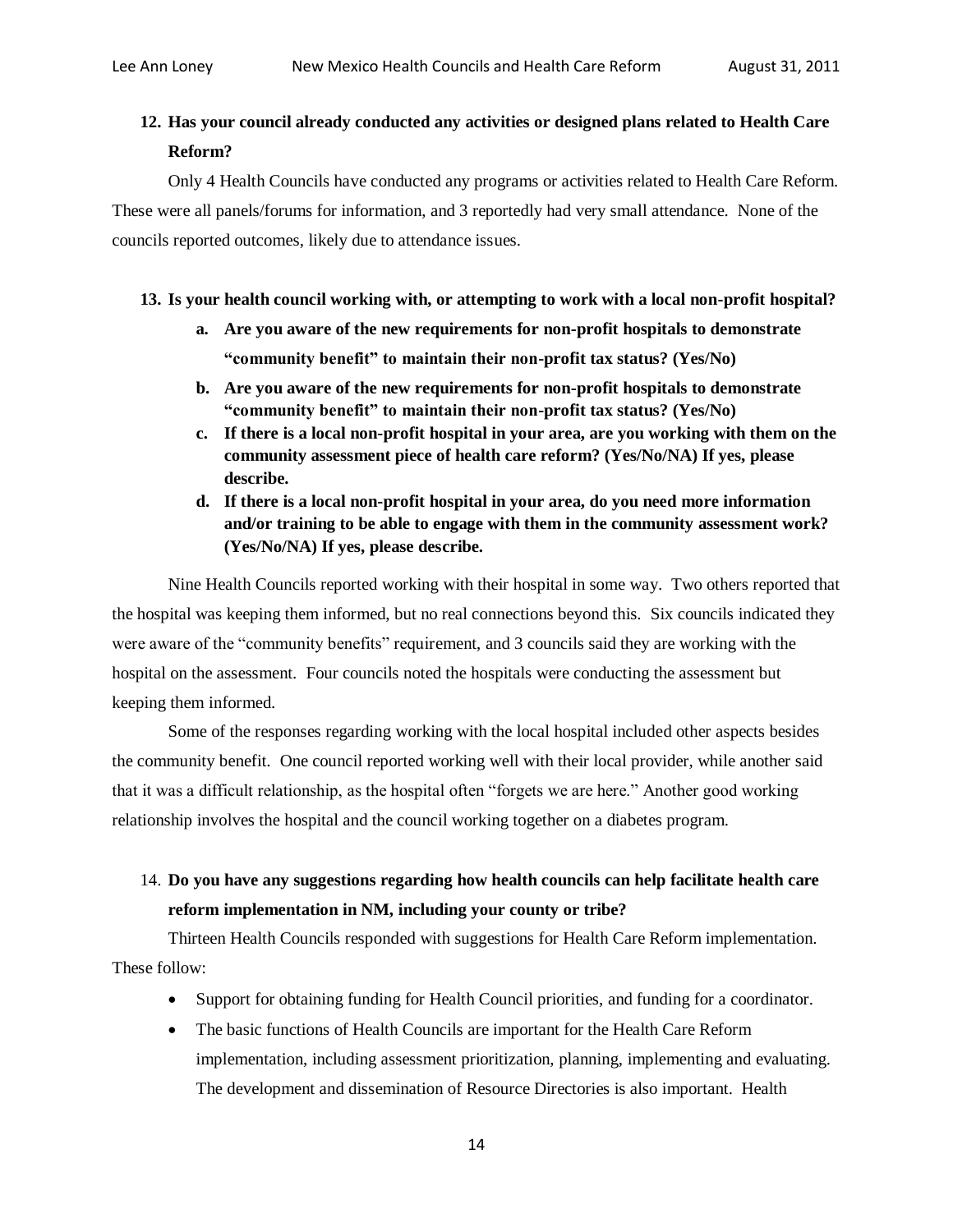Councils are "poised to serve as the logical planning entities for implementation of reform that is at the local level."

- Health Councils are skilled at conducting needs assessments and provide assistance to hospitals in this endeavor.
- "Health Councils have finger on pulse of community." So they can help design and plan the implementation.
- Health Councils can provide the education and advocacy for policy change.
- Social determinants of health should be addressed, including living wage and early childhood issues.
- Should include policy and environmental change.
- "Real reform means giving power to consumer."
- Efforts should not be duplicated.
- Health Care Reform can help by filling "true gaps" in services.

. One respondent noted that Health Councils are "fading fast", so funding needs to start again soon in order to benefit Reform implementation.

### **III. Examination of various positions or approaches to addressing the issue or solving the problem**

Before this discussion ensues, it should be noted that New Mexico possesses a great diversity in its population: diversity of culture, values, norms and beliefs, including the subject of politics. Because of this diversity, a brief discussion of the politics of the ACA is warranted. Though controversial, there is a great debate in the country and in parts of New Mexico over Health Care Reform. According to Real Clear Politics, averaging polls from March-August 2011, nationally, 49.8% of the population favors repeal of the law compared to 40.5% opposed to repeal.

[\(http://www.realclearpolitics.com/epolls/other/repeal\\_of\\_health\\_care\\_law\\_favoroppose-1947.html,](http://www.realclearpolitics.com/epolls/other/repeal_of_health_care_law_favoroppose-1947.html)

retrieved 08/21/2011) Some of the elected officials in New Mexico have openly expressed opposition to the law. Though this topic did not present itself in the responses to the questionnaire (except one brief mention), it is possible in some more conservative communities Health Councils could receive negative push back regarding implementation of Health Care Reform.

As shown above in this report, the Health Councils are (if still functioning) well positioned in the community as a resource. The Health Councils have also played a varied role in health information and delivery in their respective communities. Councils have developed strategies to accomplish their community health priority goals that fit throughout the continuum of health, from prevention and education to providing clinical services and developing policy.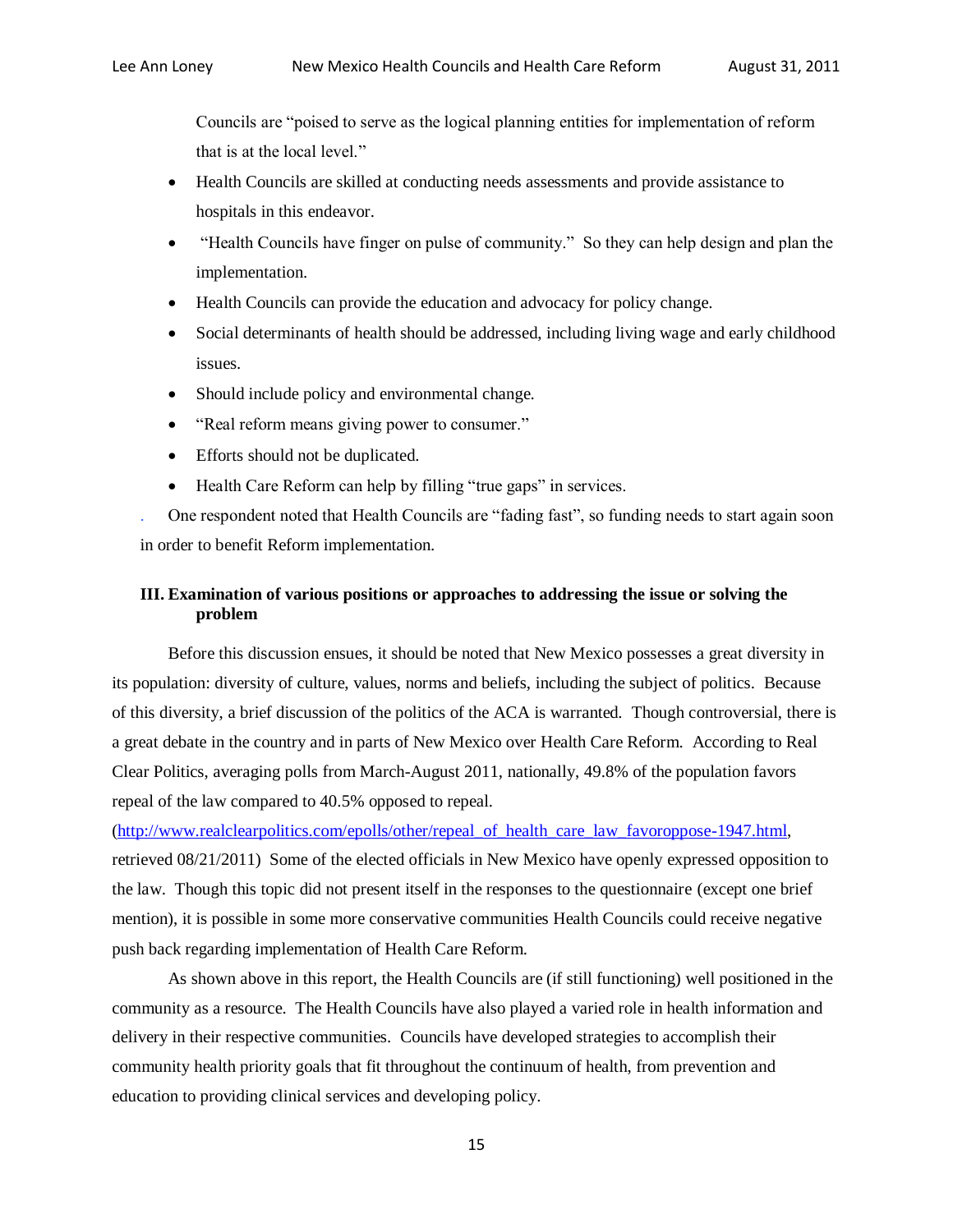Frieden (2010) proposes a health impact pyramid model for achieving health status change. The figure below represents this model. Five methods of public health intervention are compared with the amount of personal involvement and total population impact. The point of the pyramid represents counseling and education which involves the highest individual effort, but the lowest population impact. On the bottom of the pyramid, addressing socioeconomic factors represents the lowest individual effort but the highest population impact.

These lower level interventions have the greatest impact because they focus on addressing the social determinants of health through policy and norms change rather than education alone, often the most common but least effective intervention. However, there is evidence that education and counseling can have an impact on the individual level, such as counseling regarding tobacco cessation.



#### **Health Impact Pyramid**

From this health impact pyramid, it can be seen that Health Councils have and do provide services covering all levels of impact. Health Councils each possess a unique personality that reflects their respective communities. Some communities are more ready for systems change than others, depending on current beliefs, cultures, and norms as stated above. If community leaders are less willing to address policy change, particularly if considered politically or culturally controversial, councils may choose to work first on the less effective interventions to begin the process of change, eventually moving toward methods of higher population impact.

The New Mexico Strategic Plan (Implementing Health Care Reform: A Road Map for New Mexico, 2010) lists 10 aspects of reform that must be implemented in order for Reform to succeed. Of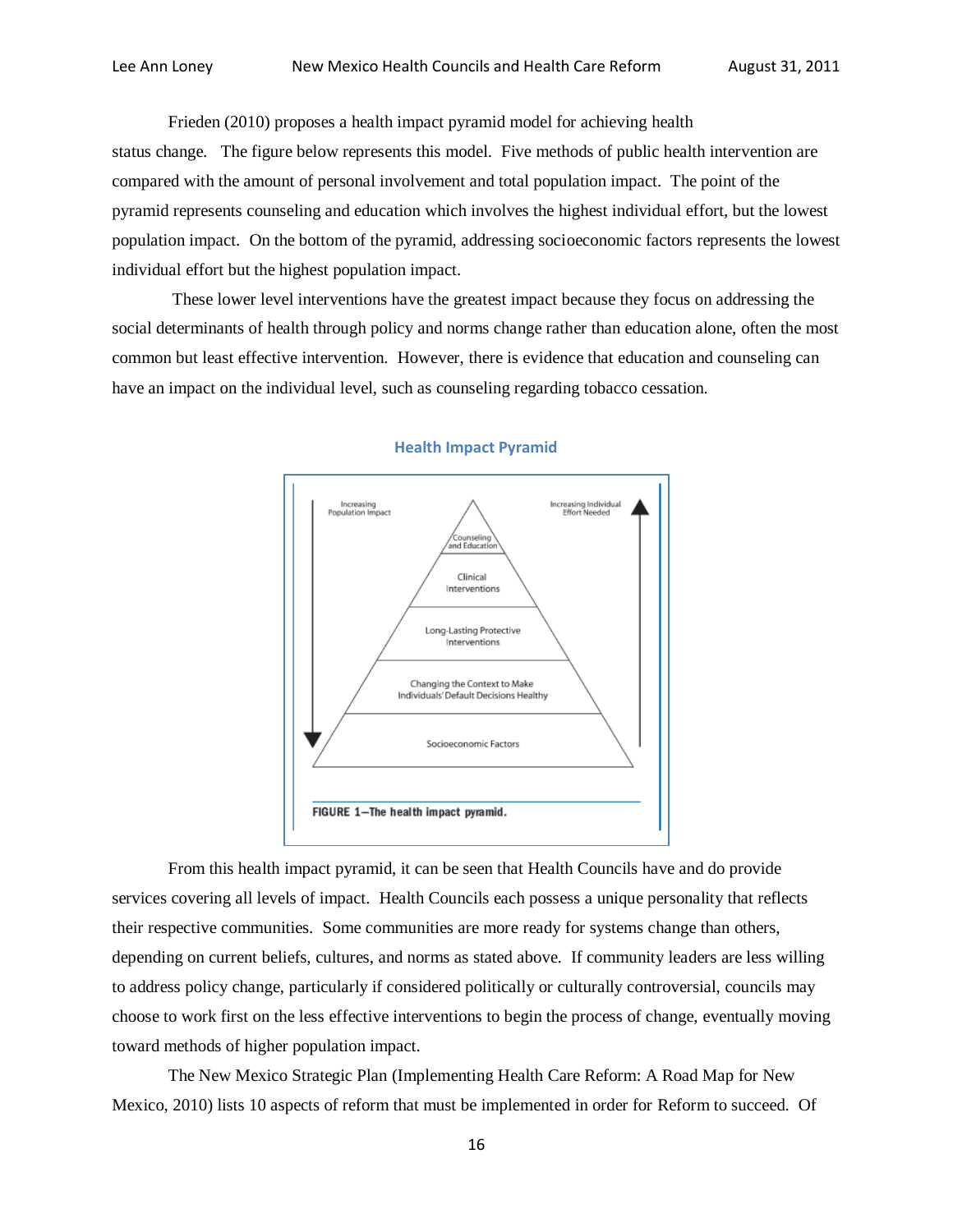these, Health Councils have or can participate in several, including helping to expand provider and health system capacity, compiling state health data, working on establishing and addressing population health goals, engaging the public in policy development and implementation. Councils are also instrumental in educating and working with communities to improve the quality and efficiency of the health care system.

The Affordable Care Act (Health Care Reform) offers many opportunities for Health Councils to participate on all levels of this model.

### **IV. Opportunities for implementation in New Mexico**

The discussion below includes opportunities for the Health Councils to continue their current work and/or expand responsibilities as appropriate and needed. In many cases, the ACA calls for actions and services, such as assessment, education, and prevention, in which Health Councils have extensive experience and expertise.

The ACA specifically identifies several areas in which Health Councils are already effectively working. These include: behavioral health, preventive care, wellness, and health disparities. These topics are common concerns of Health Councils, and strategies have already been developed in many counties to address these. Of note, these concerns broadly affect families and children in New Mexico, and many deal with access issues. (Implementing Health Care Reform: A Road Map for New Mexico, 2010)

A focus of this section is to include the health outcomes of New Mexico families and children as a priority as well as access issues. While many of the opportunities below may not directly focus on families and children, in reality virtually all aspects of the health care system impacts families and children, because when talking about "community health", one is primarily talking about families and children.

#### Assessment

One of the basic functions of Health Councils is to conduct assessments. In several excerpts from the New Mexico Strategic Plan (Implementing Health Care Reform: A Road Map for New Mexico, 2010) opportunities for community assessment on various levels are discussed. Specifically, the Act calls for needs assessments to be conducted related to Maternal and Child Home Visiting and Healthy Aging, Living Well programs which are to be established. Also, the ACA provides for data collection, analysis and quality control 10 years after enactment of the law. The ACA requires non-profit hospitals to conduct community needs assessments that involve community coalitions, which can provide opportunities for health council involvement and perhaps funding. (There are 14 non-profit hospitals in New Mexico.) Health Councils could be on the forefront of these assessment needs.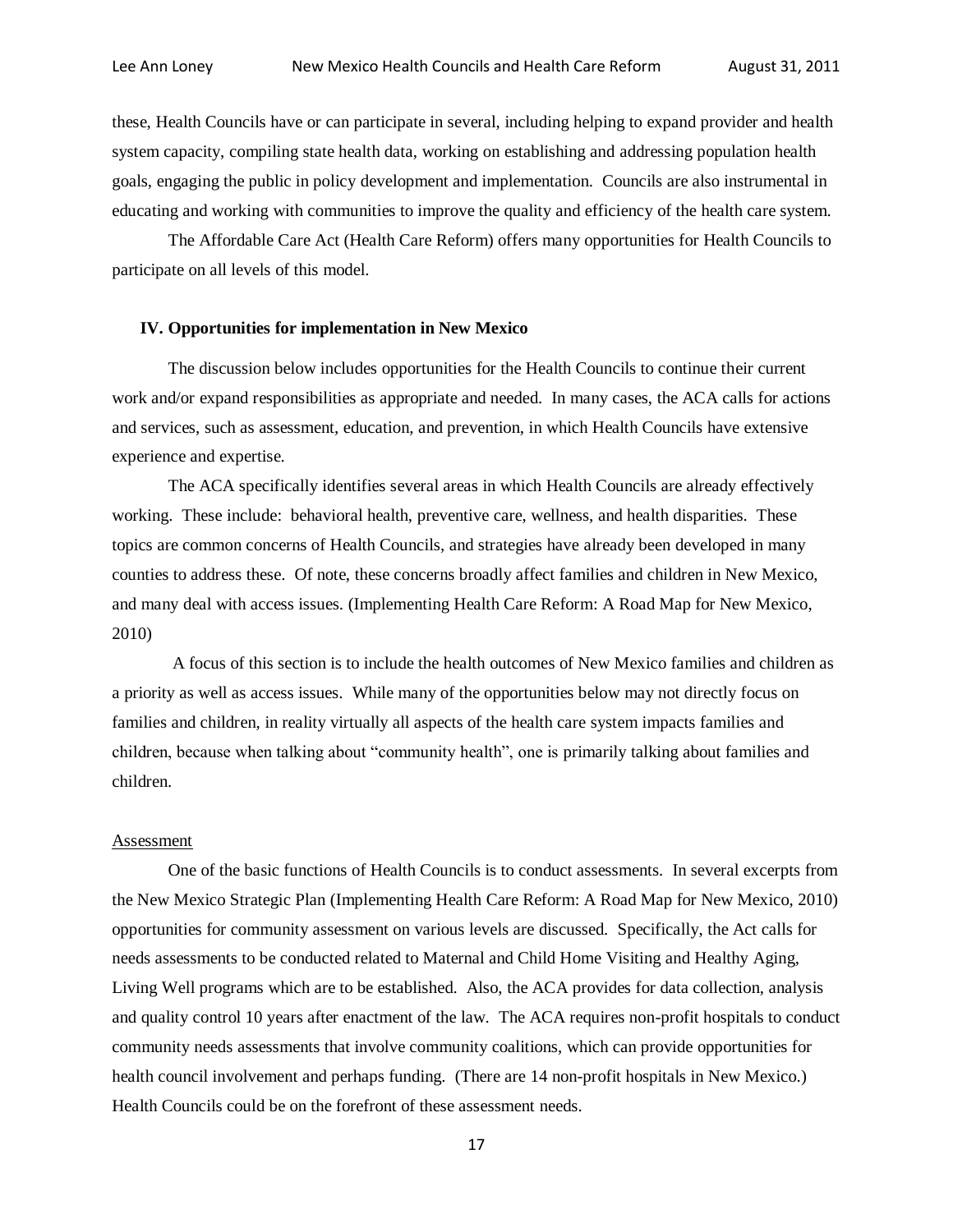### Education

Many councils participate in a variety of community education programs. The Affordable Care Act (ACA) calls for the development of comprehensive and cost-effective consumer protection and education plans which include promoting consumer education. (Implementing Health Care Reform: A Road Map for New Mexico, 2010, page 7) Health Councils could be in a position to help with information dissemination through listservs, public forums and special education programs on ACA components. The following is from one of the Health Council responses: "We see the role of the health council as a place where people should be able to get information about HCR. It is a very complicated issue and people are very confused. Someone in the community needs to have the information."

The ACA calls for navigators to be funded by the revenues of the health insurance exchanges. These navigators are to help people navigate through the coverage options available to them under ACA. The most recent regulations on health insurance exchanges issued by U.S. Health and Human Services made it clear that community groups that have connections to underserved communities are logical candidates to be navigators. Coordinating community involvement in this process would be a natural role for Health Councils. (Choice Administrators: Health Insurance Exchange, [http://www.choiceadmin.com/exchanges/index.php/the-role-of-navigators-in-state-health-insurance](http://www.choiceadmin.com/exchanges/index.php/the-role-of-navigators-in-state-health-insurance-exchanges/)[exchanges/\)](http://www.choiceadmin.com/exchanges/index.php/the-role-of-navigators-in-state-health-insurance-exchanges/)

The Health Councils are also involved in community education programs on various topics, including those identified in the ACA (personal responsibility education, obesity, wellness, behavioral health, etc.). With appropriate funding, Health Councils can identify and implement educational programs at the community level.

### Prevention/Intervention

Health Councils are skilled at identifying and implementing a variety of evidence-based prevention and intervention programs at the community level. The ACA provides for the development and implementation of several prevention, wellness, and public health activities and demonstration projects on a variety of health topics, including childhood obesity, oral healthcare, and individualized wellness plans. The Act also includes the opportunity for research and health screening through the Community Transformation grants. New Mexico's statewide CTG application provides for intensive targeting of up to ten NM communities, which is likely to involve the health councils in at least some of those communities. (Hale, via email 08/30/2011)

Research is an area in which Health Councils have participated at the community level through Community-Based Participatory Research Projects. With assistance and collaboration with the universities and teaching hospitals in New Mexico, more Health Councils could potentially conduct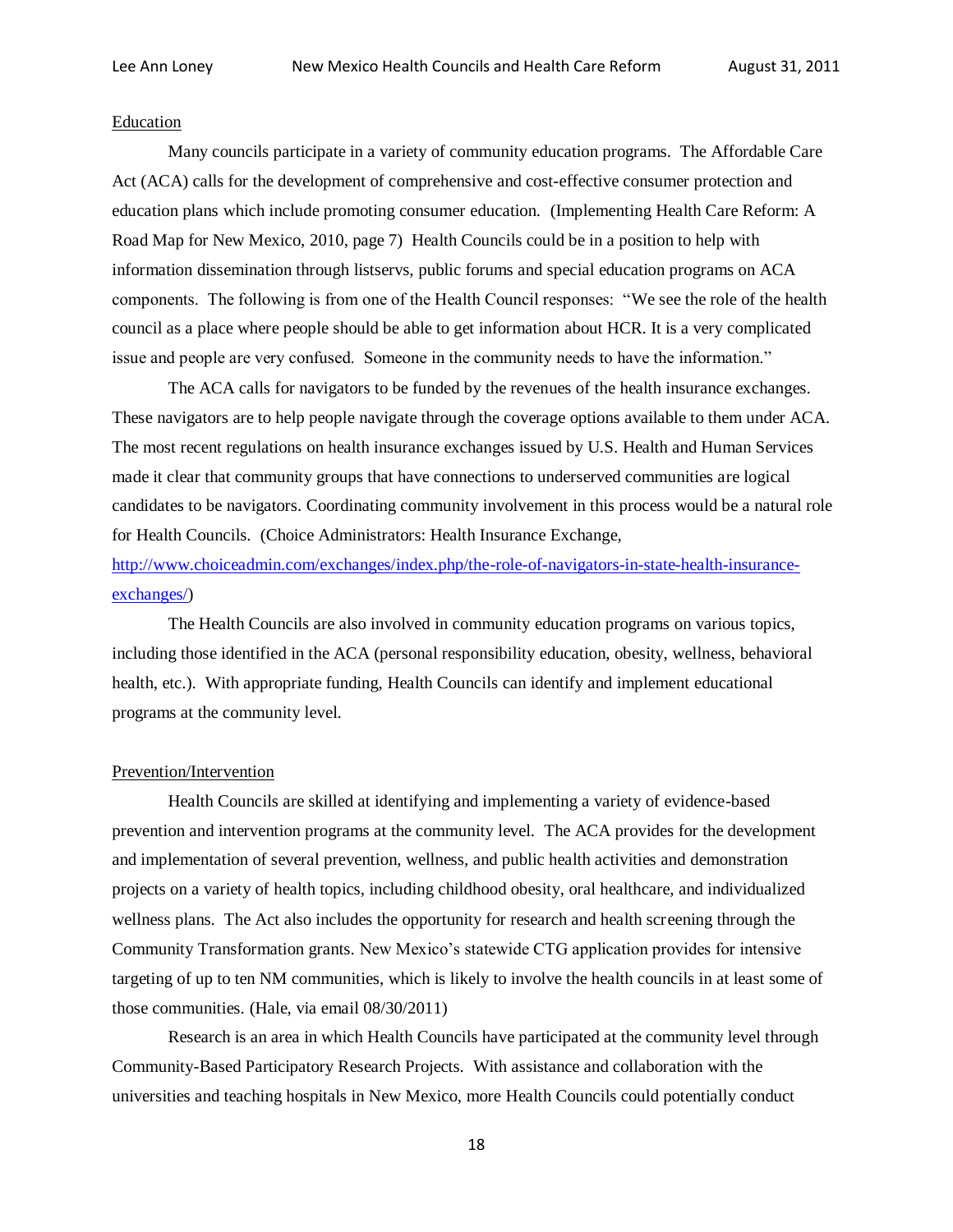original research pertinent to their own communities. This type of research benefits the community on multiple levels and forms a basis for the development of appropriate education, prevention, and intervention programs.

The ACA provided for the development of a national prevention strategy which was published in June 2011 (National Prevention Strategy: America's Plan for Better Health and Wellness). This plan includes 3 main goals: Improving Individual Health, Improving Community Health, and Improving the Health System. Health Councils cover all of these through their priorities and could benefit from potential funding opportunities targeted at these goals.

### Policy/Social Determinants of Health

Several Health Councils have been actively involved in policy development at the community and state level. Besides continuing the current or planned activities regarding specific policy changes, Health Councils can and should be at the crossroads of planning and implementation of Health Care Reform in New Mexico, and this can be accomplished in several ways.

Health Councils can have representatives on committees that are developing the insurance exchanges and other components of reform. Health Councils know their communities and can provide valuable input in this process. Health council representatives can participate in New Mexico's Community Stakeholder Group, whose purpose is to provide input into the design of the state's Health Insurance Exchange. (Hale, via email, 08/30/2011)

The ACA provides funding and program opportunities through several departments and programs, including Department of Health, Children Youth and Families, Aging and Long-Term Services Department's Health Care, Indian Affairs, and others. Based on information from the New Mexico Strategic Plan document (Implementing Health Care Reform: A Road Map for New Mexico, 2010), it seemed that in many cases the funding and program opportunities were duplicated under multiple departments. This could lead to inefficiency and waste. Health Councils and the Alliance of Health Councils could serve on the local and state levels as the coordinating entities to assure that funding is distributed equitably from and between departments, so that efforts are not duplicated and gaps in services are adequately filled. New Mexico's statewide Community Transformation Grant includes the Alliance of Health Councils as a member of the Statewide CTG Leadership Team. Indeed the ACA calls for the establishment of Community-based Collaborative Networks to conduct multi-level functions including enhancing access to care. Health Councils could serve as coordinating entities for these activities as well.

While the ACA does provide some funds in the form of grants to the states for implementation and education, it is also expected that state revenues will also be available to help fund programs. In some instances, the federal grants have already been disbursed, but Health Councils, through centralized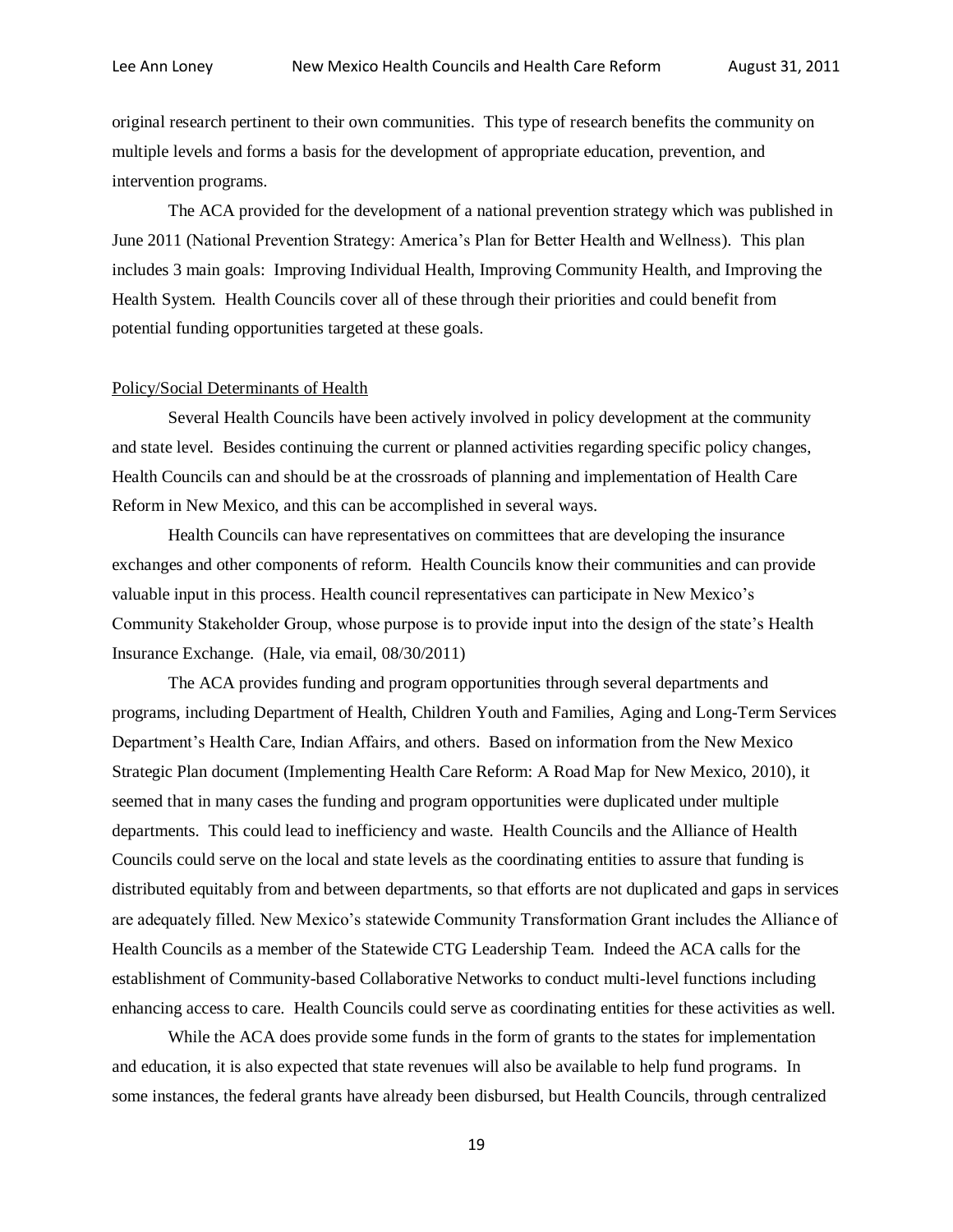entities such as the New Mexico Alliance of Health Council, the Department of Health, and the New Mexico Public Health Association could stand ready to take advantage of any funding opportunities to assist the Health Councils in developing programs and strategies related to Health Care Reform. (Implementing Health Care Reform: A Road Map for New Mexico, 2010)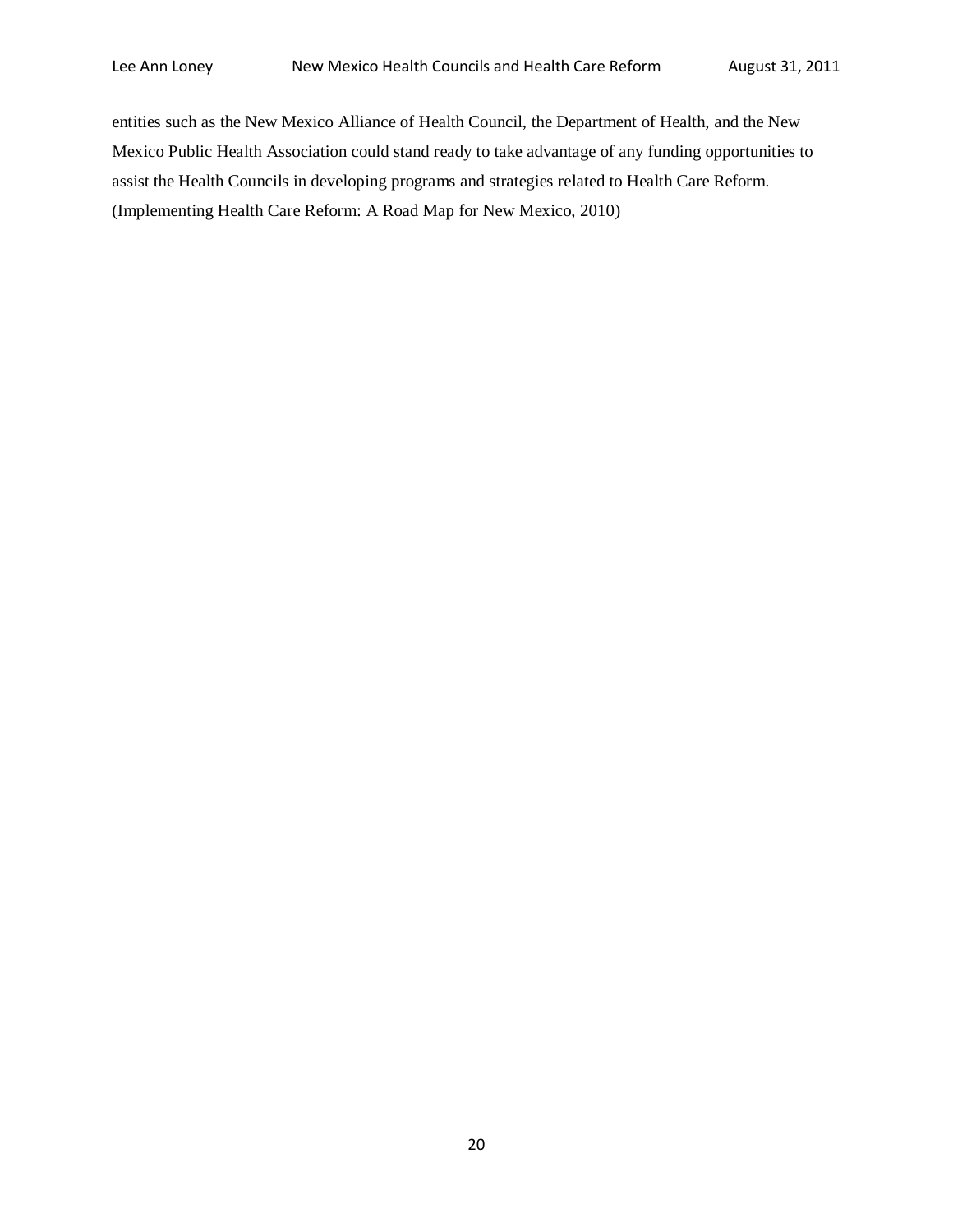### **V. References**

- New Mexico Department of Health/Office of Community Health Partnerships, (nd). Community Health Councils in New Mexico.
- New Mexico Department of Health/Office of Community Health Partnerships. (nd), The Ten Essential Public Health Services: New Mexico's County and Tribal Health Councils. Hale, R. (ed.)

BluePrint for Health New Mexico, [\(http://www.blueprintnm.org/.](http://www.blueprintnm.org/)

- New Mexico Department of Health. (nd). Health Council Plans, Profiles, and Websites. [http://nmhealth.org/PHD/OHPCHI/health\\_councils.shtml](http://nmhealth.org/PHD/OHPCHI/health_councils.shtml)
- Real Clear Politics. Retrieved from [http://www.realclearpolitics.com/epolls/other/repeal\\_of\\_health\\_care\\_law\\_favoroppose-1947.html](http://www.realclearpolitics.com/epolls/other/repeal_of_health_care_law_favoroppose-1947.html) August 2011.
- Frieden, T.R. (2010). A Framework for Public Health Action: The Health Impact Pyramid. *American Journal of Public Health, 100*:590-595.
- New Mexico Human Services Department. (2010). Implementing Health Care Reform: A Road Map for New Mexico. Retrieved from [http://www.hsd.state.nm.us/pdf/hcr/NM%20Federal%20Health%20Care%20Reform%20Strategi](http://www.hsd.state.nm.us/pdf/hcr/NM%20Federal%20Health%20Care%20Reform%20Strategic%20Plan%207-12-10%20FINAL.pdf) [c%20Plan%207-12-10%20FINAL.pdf](http://www.hsd.state.nm.us/pdf/hcr/NM%20Federal%20Health%20Care%20Reform%20Strategic%20Plan%207-12-10%20FINAL.pdf) July 2011
- Choice Administrators: Health Insurance Exchange. (nd).

[http://www.choiceadmin.com/exchanges/index.php/the-role-of-navigators-in-state](http://www.choiceadmin.com/exchanges/index.php/the-role-of-navigators-in-state-health-insurance-exchanges/)[health-insurance-exchanges/\)](http://www.choiceadmin.com/exchanges/index.php/the-role-of-navigators-in-state-health-insurance-exchanges/)

- National Prevention, Health Promotion and Public Health Council. (2011). National Prevention Strategy: America's Plan for Better Health and Wellness. Retrieved from [http://www.healthcare.gov/center/councils/nphpphc/strategy/report.pdf July 2011.](http://www.healthcare.gov/center/councils/nphpphc/strategy/report.pdf%20July%202011)
- New Mexico Behavioral Health Collaborative. (2010). Strategic Plan: Positioning Behavioral Health for Health Care Reform: A Framework for Action – FY11-FY14. Retrieved from [http://www.bhc.state.nm.us/pdf/Strategic%20Plan%20DRAFT%20Oct%2018%202010%](http://www.bhc.state.nm.us/pdf/Strategic%20Plan%20DRAFT%20Oct%2018%202010%20SCANNED.pdf) [20SCANNED.pdf](http://www.bhc.state.nm.us/pdf/Strategic%20Plan%20DRAFT%20Oct%2018%202010%20SCANNED.pdf) August 2011.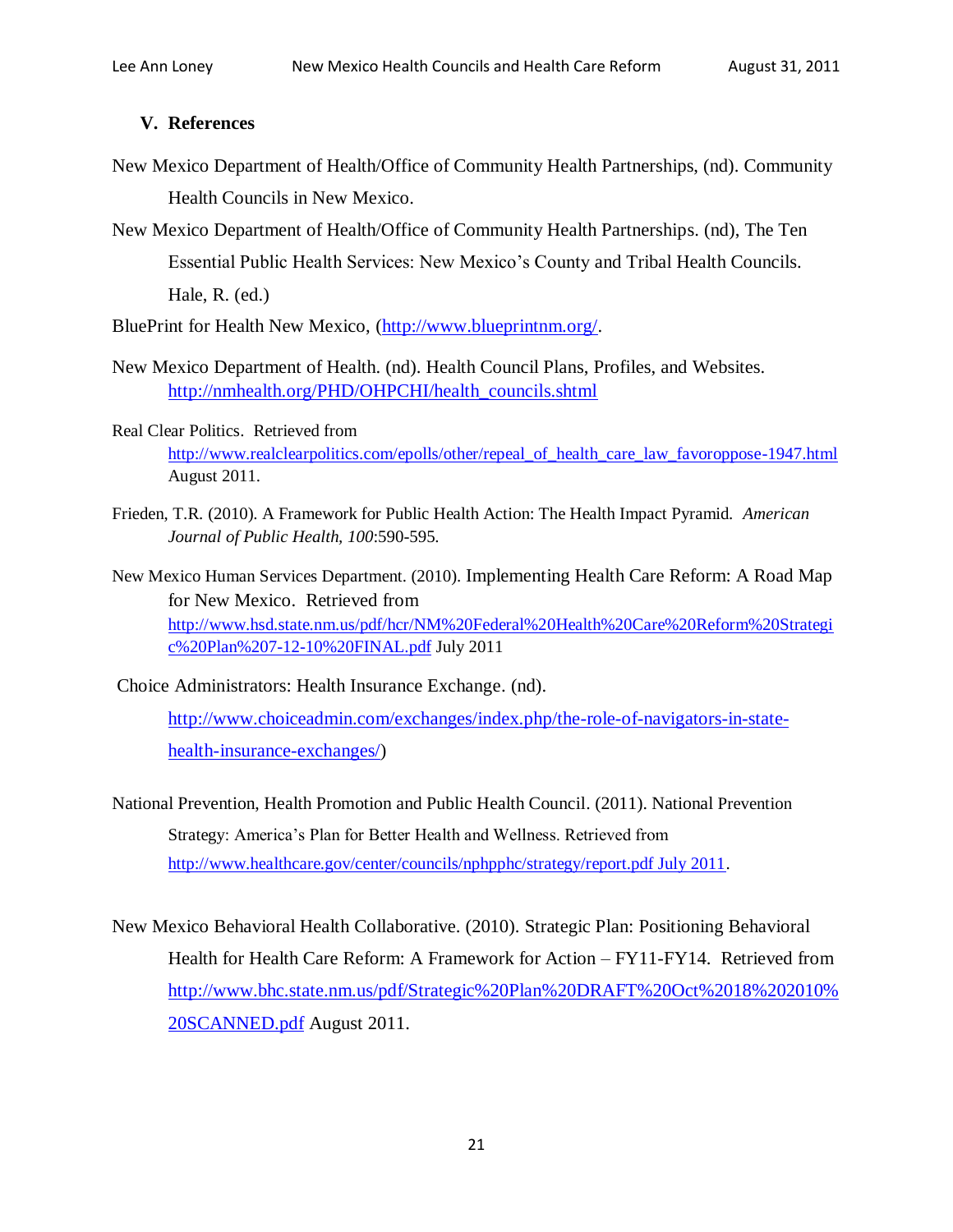### **VI. Appendices**

### Appendix A

### **Health Council Questionnaire**

- 1. Is your health council still active? Please describe.
- 2. What are your priorities for community health improvement?
- 3. What strategies have you identified to address your priorities?
- 4. Are you on track to accomplish these goals?
- 5. What successes have you experienced toward accomplishing your goals?
- 6. Concretely, what staff, services and other things were impacted by the DOH funding cut in May, 2010?
- 7. What additional barriers do you have that may be hindering the accomplishment of your goals?
- 8. Have you sought funding from other sources because of the loss of DOH funding? If so, please describe, including funders approached and successes in acquiring funding.
- 9. What is your plan for the future of your health council?
- 10. Has your health council addressed access to health care in the last 2 years or is it an "emerging issue" for your council? Please describe.
- 11. Does your health council require more information or technical support about Health Care Reform? Please describe.
- 12. Has your council already conducted any activities or designed plans related to Health Care Reform?
	- a. If so, please describe.
	- b. What were the outcomes of these activities?
- 13. Is your health council working with, or attempting to work with a local non-profit hospital?
	- a. If so, please describe, including but not limited to work specified below.
	- b. Are you aware of the new requirements for non-profit hospitals to demonstrate "community benefit" to maintain their non-profit tax status? (Yes/No)
	- c. If there is a local non-profit hospital in your area, are you working with them on the community assessment piece of health care reform? (Yes/No/NA) If yes, please describe.
	- d. If there is a local non-profit hospital in your area, do you need more information and/or training to be able to engage with them in the community assessment work? (Yes/No/NA) If yes, please describe.
- 14. Do you have any suggestions regarding how health councils can help facilitate health care reform implementation in NM, including your county or tribe?